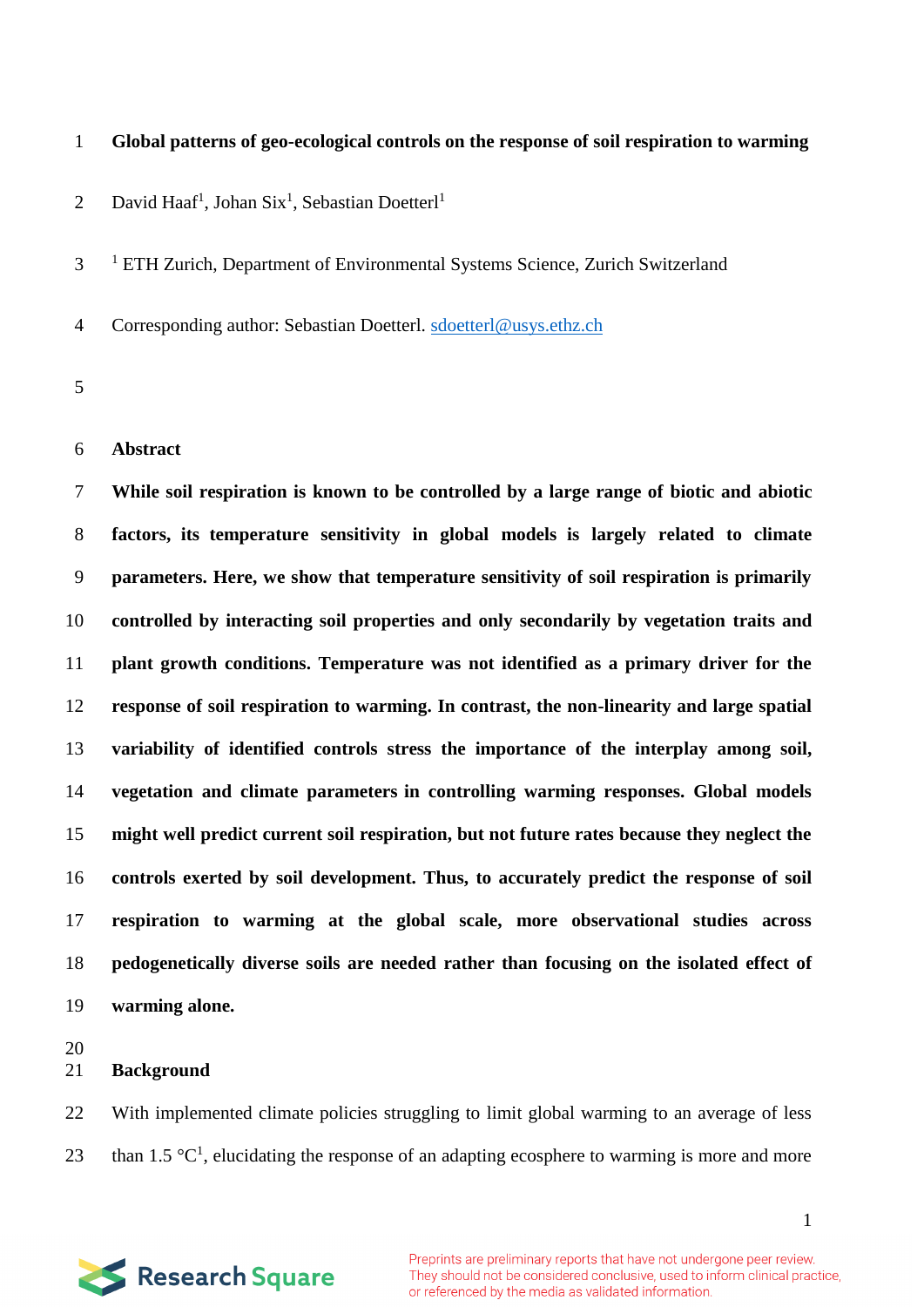24 important. Understanding soil C dynamics is key to this because it directly determines a large 25 portion of future net greenhouse gas (GHG) emissions from terrestrial ecosystems<sup>2</sup>.

26 Soils are considered net sinks for C with current net sequestration estimated at 1 Pg C yr<sup>-1 3</sup>. 27 This is only a minor part of the continuous exchange of C between soil and atmosphere due to 28 C input to soils through plants and release of C through soil respiration, approximately balanced 29 at annual fluxes of 58 - 80 Pg C yr<sup>-1 4-6</sup>. Rising global temperatures are expected to lead to 30 significantly higher decomposition rates of soil C and thus  $CO_2$  release from soils<sup>7,8</sup>, largely 31 because of more energy available for microbial decomposer communities<sup>9</sup>. However, despite 32 its importance, the response of soil C to warming is still one of the great uncertainties in global 33 . carbon cycling<sup>10</sup>. Great uncertainties are related to the effect of warming on vegetation, C  $34$  input<sup>11</sup> across different soil depths<sup>12</sup>, microbial responses<sup>13</sup>, and estimates for losses of soil C 35 the arctic plus high latitudes<sup>14</sup> and tropical plus low latitudes<sup>15</sup>.

36 While the temperature sensitivity of soil carbon has been long studied<sup>10,16</sup>, only now ecosystem models begin to implement mechanistic controls of microbial soil respiration in response to 38 climate and soil changes<sup>17,18</sup>. One issue is that soil properties, often crucially related to subsoils, are hidden from air and space borne sensing techniques that do not "see" soils. Therefore, statistical models are needed to better represent relationships between microscopic and 41 macroscopic processes, especially on broader scales<sup>19,20</sup>. Furthermore, most of our mechanistic understanding of soil processes and warming is derived from studies in temperate zones; their numbers simply dwarf the number of studies in boreal and tropical ecosystems (see Figures S1 and S2). Due to the nature of small-scale studies with often homogenous soil and environmental properties, a holistic, global assessment on factors controlling soil respiration, except for basic 46 variables that integrate various processes at once (i.e. clay content) has not been done yet<sup>16</sup>. Soil is not mechanistically represented in global ecosystem models, but is rather given a mostly budgetary function. Thus, future global soil greenhouse gas emissions might be critically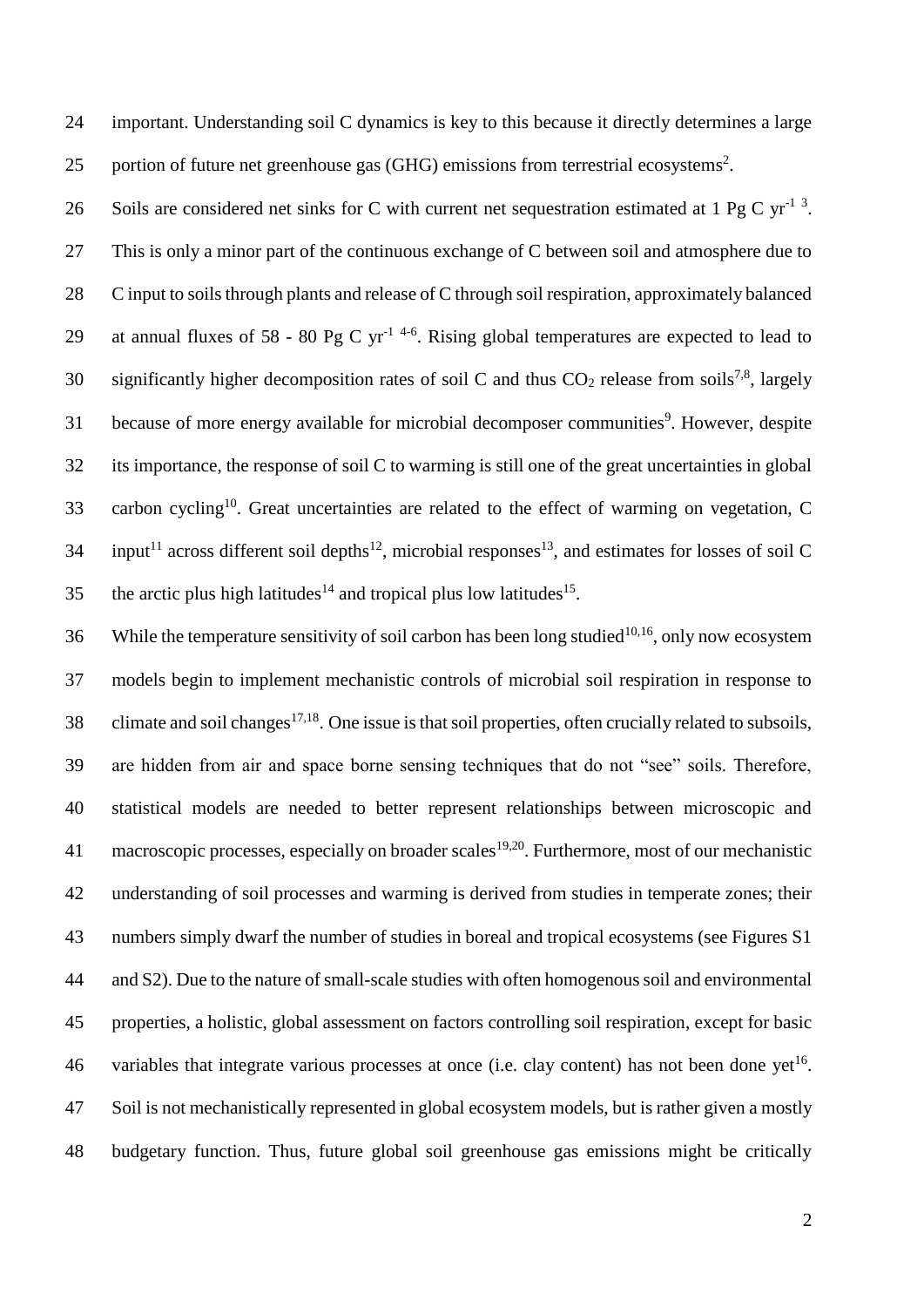49 misrepresented under changing environmental conditions. For example, global climate and 50 ecosystem models<sup>21,22</sup> dealing with warming focus on GHG fluxes from environments where 51 climatic and hydrological barriers are the key controls to limit C decomposition<sup>23</sup>. However, 52 these climate and hydrology driven, geochemically speaking "young", soil systems do not 53 represent soil conditions found for the largest part of globally relevant soil C stocks<sup>24</sup>. The 54 majority of soil C is stored in geochemically more complex and weathered soil systems, where 55 soils have developed over millennia and the biosphere adapted to warmer conditions over 56 millions of years of evolution<sup>25</sup>. Hence, soils in every (geo-)climatic zone will likely show very 57 different responses in respirations to warming due to their different, soil type dependent, 58 properties and drivers<sup>26</sup>. To the best of our knowledge, previous models of soil  $Q_{10}$  took the 59 average air temperature as main predictor for soil  $Q_{10}$ <sup>27-29</sup> Thus, the global representation of 60 soils and GHG emissions from them with their drivers and controls are not well represented in 61 earth system models (ESMs) and Q10 is still treated as an average value over all climate zones 62 and state-of-the-art in CMIP5 models to consider temperature sensitivity in soil<sup>29-32</sup>. By using 63 highly averaged values of temperature sensitivity of soil  $C^{28,33-36}$  that do not represent the 64 underlying processes<sup>16</sup>, or by focusing on selected climatic drivers, current earth system and 65 climate models unintentionally neglect the variability of crucial biogeochemical factors 66 altering the response of soils to climate forcing<sup>37</sup>. Doing so introduces large biases and 67 uncertainties in global estimates of future C emissions from soils.

68 Here, we brought together large and small-scale controls that have been identified as key 69 variables to explain the soil respiration response to warming - expressed as soil  $Q_{10}$  - at the 70 global scale and used machine learning techniques to identify the most important groups of 71 explaining variables for soil  $Q_{10}$ . More specifically, we combined experimental results with a 72 large database on climate, vegetation and soil related parameters (further called *best data* 73 approach) as proxies of soil respiration influencing factors under warming<sup>38,39</sup> (Table S3).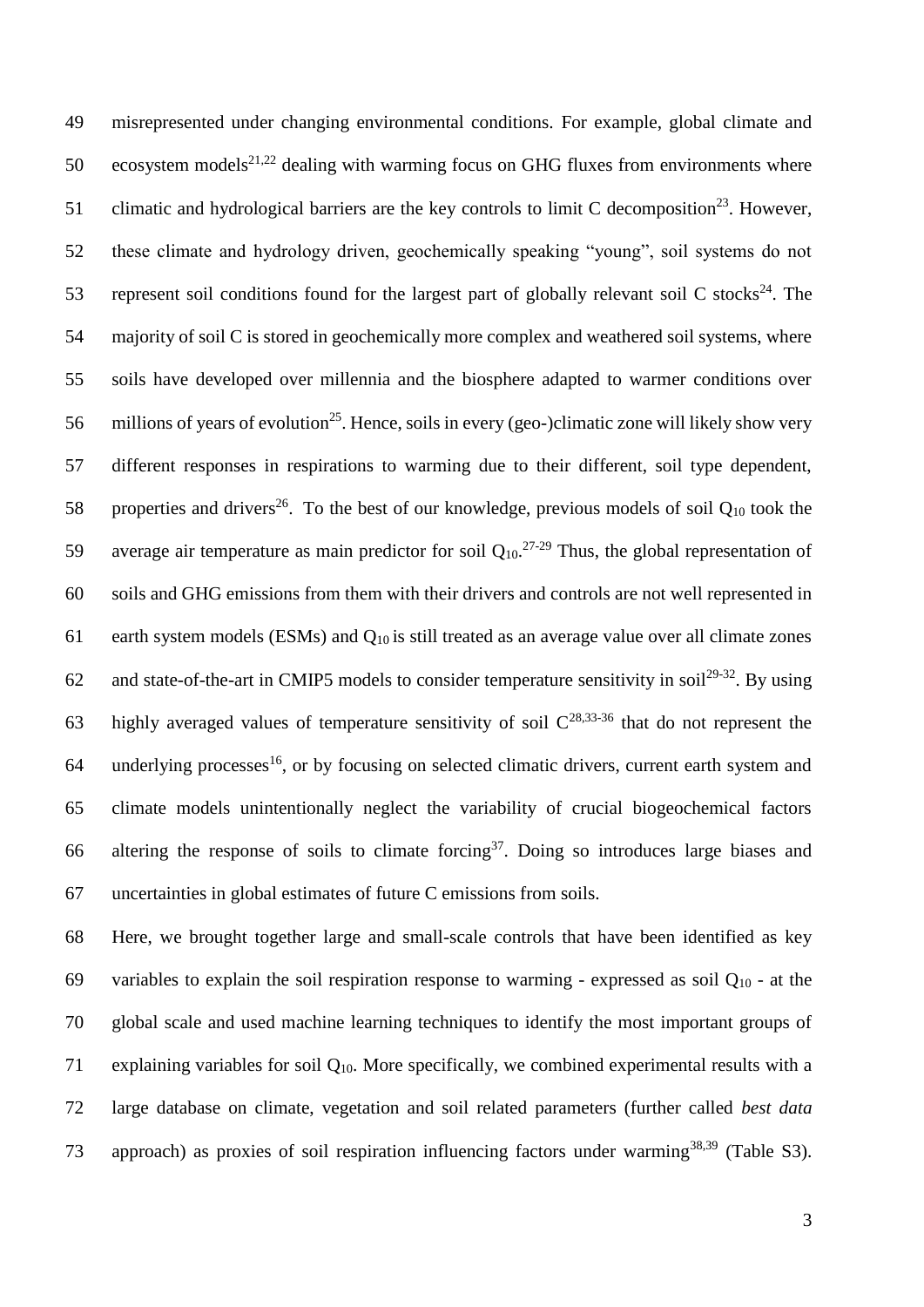74 While  $Q_{10}$  of soil respiration is not a mechanistic depiction of soil C response, it can be interpreted as a phenomenological response of multiple instantaneous processes that differ 76 across geo-climatic and land use settings<sup>38,39</sup> and is widely used in global scale ecosystem models. We compiled 3400 observations from 560 soil warming studies conducted from 1971 to 2018 with incubation lengths of several days to more than three years from all major climate and land use combinations (see methods & Figure S2). For our analyses, we concentrated on climate zones in which rich plant-soil interactions occur and excluded regions with bare soils (polar and non-polar (semi-)deserts and high alpine environments) for which not enough data to train models and/or global maps of independent predictors were available. Then, we (i) built 83 linear and non-linear predictive models for soil  $Q_{10}$ , (ii) derived the relative importance of the derived groups of explaining variables for SRRW and (iii) determined the changing importance of the identified controls in different climate systems and land use zones using partial dependence analyses (Figures 1 & 2). To assess the validity of our interpretation and the robustness of our models, we have repeated i-iii by using only predictors of SRRW derived from global datasets, further referred to as the *generalized data* approach (Table S4 & Table S6).

#### **Results & Discussion**

# *Predicting soil Q<sup>10</sup> and its controls*

 Our model satisfactorily predicted soil Q<sup>10</sup> across all included systems for both the *best data* and the *generalized data* approach (Figures 1a & S3a), showing to the best of our knowledge, for the first time how the temperature sensitivity of heterotrophic soil respiration is driven by a combination of soil properties, vegetation and climate interactions at the global scale. 97 Similarly to previous assessments of soil  $Q_{10}$  at the regional scale<sup>40</sup>, non-linear model 98 approaches ( $\mathbb{R}^2 = 0.18$  - 0.46; RMSE 0.58 - 0.72) greatly outperformed linear models ( $\mathbb{R}^2 =$ 0.07 - 0.08; RMSE 0.76 - 0.77) (Table S6). Both the *best data* and *generalized data* model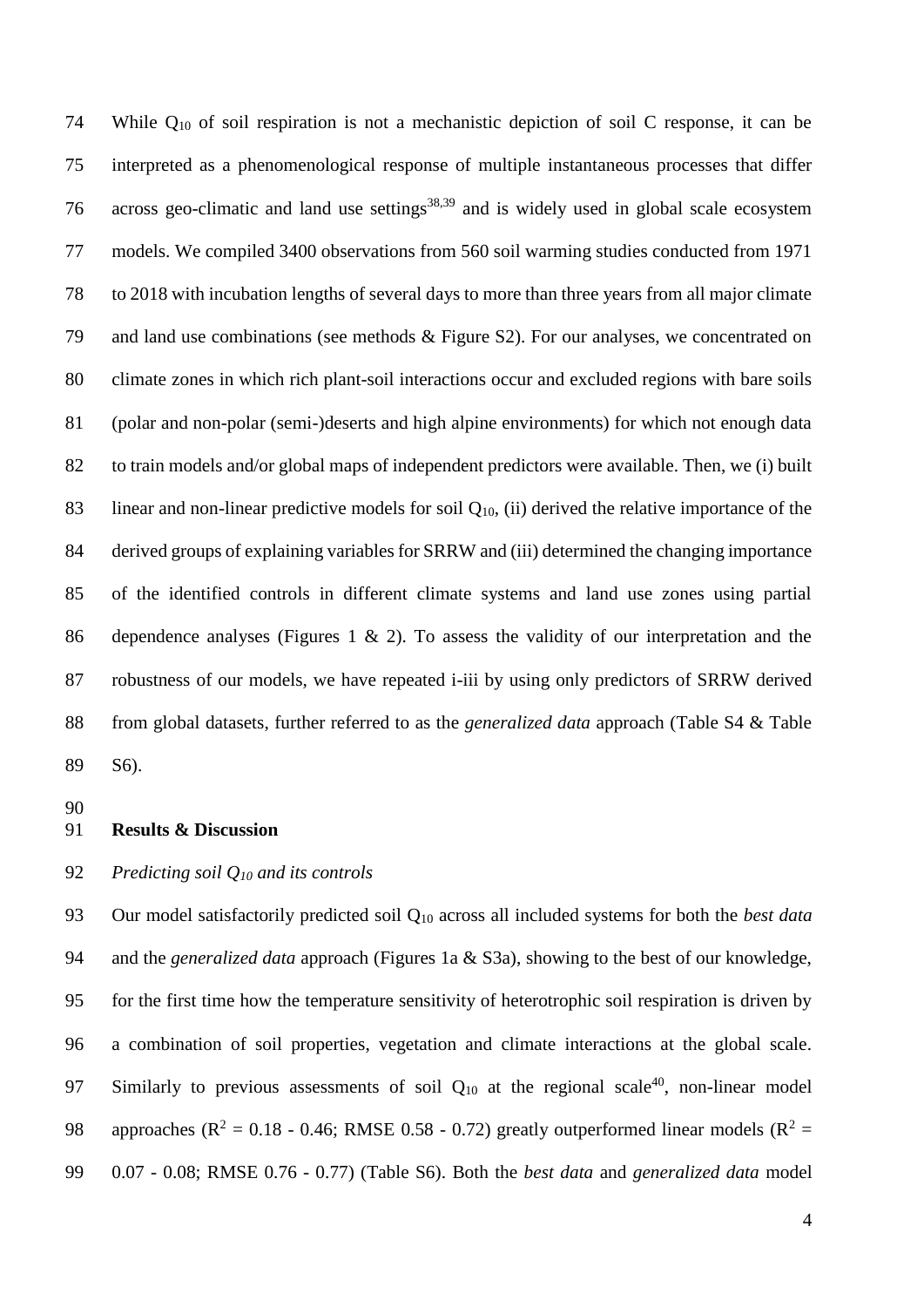approaches performed similarly in explaining the variability in temperature sensitivity of soil 101 respiration ( $R^2 = 0.46$ ) and with reasonable uncertainty (relative RMSE = 24 %). Only a relative small part of soil Q<sup>10</sup> was directly controlled by plant growth conditions (11.6%) as well as 103 evapotranspiration and precipitation (12.6%). In contrast, a much larger share of soil  $Q_{10}$  variability was controlled by soil properties (63.1%) (Figure 1b). Interestingly, climate and 105 vegetation variables were more intercorrelated and their effects on soil  $Q_{10}$  were not clearly separable (Table S3).

[Figure 1 about here]

*Global patterns of controls on soil* Q<sup>10</sup>

 Our analyses also revealed an extremely high variability in the controlling factors for soil respiration (Figure 1c). Vegetation and climate related parameters like growth conditions and evapotranspiration had a strong influence at both extreme ends of their respective range of values, which represent climatic extremes; As a general trend, climate was a strong control at lower temperatures, low precipitation or higher evaporation (Figures 1c, 2). This is likely 116 related to the lack of mineral stabilization of C in these colder climate zones<sup>41</sup> leading to a faster response of microorganisms to warming, and hence a decomposition of labile C once 118 temperature barriers are released<sup>42</sup>. Notably, temperature was not a separate dominant control on SRRW and climatic variables in general exert little influence in environments with more 120 moderate climate; moreover, temperature seizes to influence soil  $Q_{10}$  in warmer climate zones. In contrast, a wide range of biotic and abiotic soil variables controlled the variability of soil Q<sup>10</sup> across their full range of values, resulting in the observed high heterogeneity. This dominance of soil variables is most likely because of the variety of parent materials that soils develop from and the various stages of weathering across the globe that affect plant growth and C stabilization. In cold climates, soils show low reactivity due to climatic barriers to chemical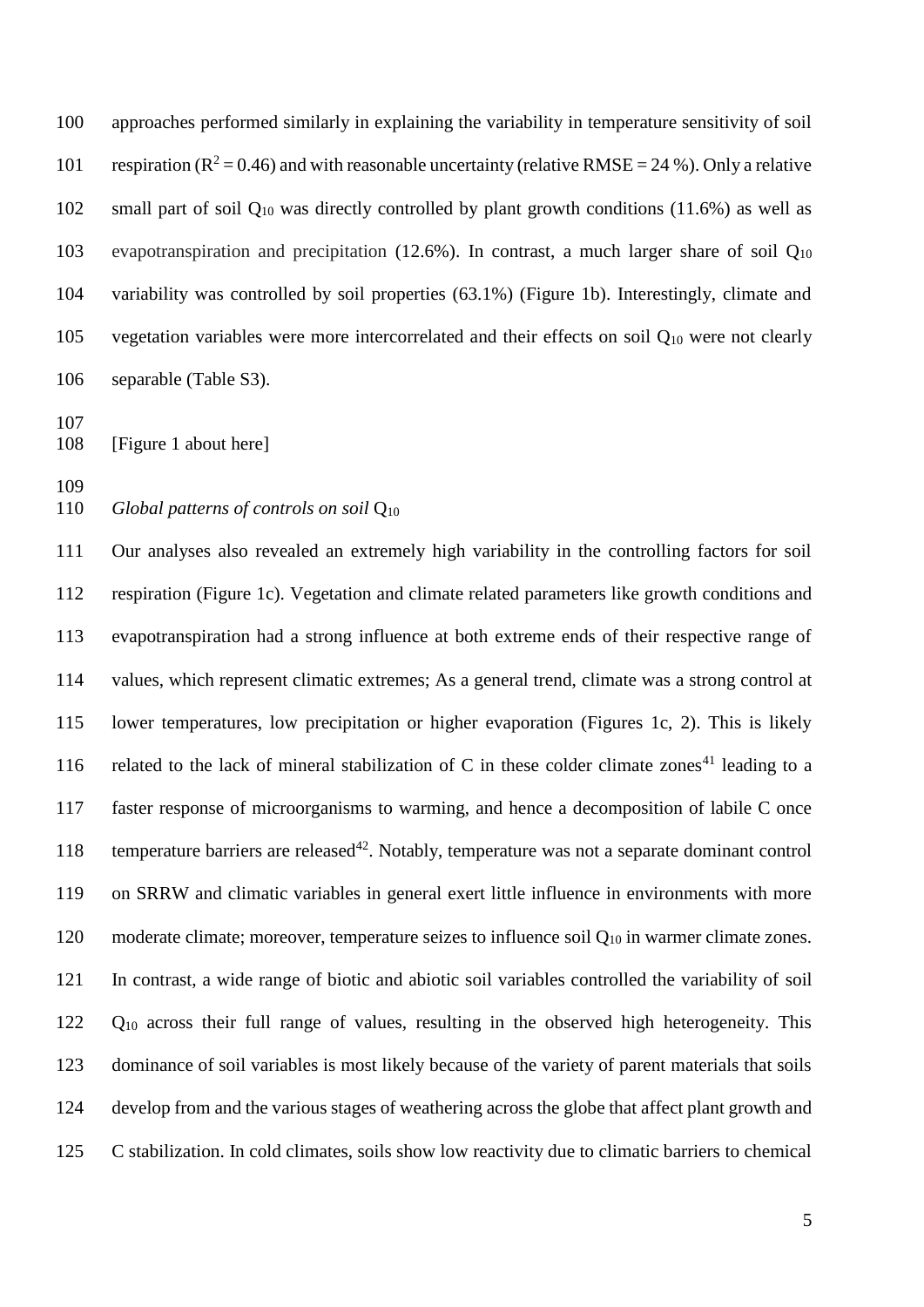126 soil weathering<sup>16</sup>. Plant litter, and not microbially processed or mineral associated C, is often the main source of energy for microorganisms under these cold conditions. In temperate climates, soils have generally higher chemical reactivity and high C stabilization potential, thereby diversifying potential C sources for microorganisms. This diversification of energy sources can lead to very variable competitive strategies driving carbon use efficiency<sup>43</sup> and 131 thus soil  $Q_{10}^{42}$ . In tropical climates, chemical weathering has depleted many soils of reactive minerals and reduced C stabilization potential, leading to a reduction in the variety of C resources.

 Hence, strategies for an efficient recycling of nutrients from litter back into plants are 135 prevailing<sup>26,44</sup>. The implementation of all identified controls in our model resulted into a spatially highly variable map of soil Q<sup>10</sup> (Figure 2a,b) and a similarly diverse map of relative uncertainty of prediction (Figure 2c,d). More specifically, in arctic and boreal environments, where temperature is a major barrier for decomposition of labile C, soil Q<sup>10</sup> was particularly high across all major land use systems. In contrast, soil Q<sup>10</sup> was highly variable in temperate zones where local soil development drives C stabilization and thus responsiveness to warming. Lastly, soil Q10was generally lowest in tropical environments where soils are deeply weathered and C accessibility is driven by litter quality. Deviations from this general pattern were tied to local variations in climatic, topographic and biogeochemical soil conditions (Table S9). Our uncertainty map (Figure 2c,d) shows high spatial variability especially in data poor regions of the (sub)tropics or in regions with highly diverse soil landscapes (temperate and tropical zones). We explain this with the fact that in data poor regions the model cannot be trained to the same degree as in data-rich regions due to a lack of data and precision for both response and independent variables. In regions of highly developed soils, our results point at the importance of considering local soil development and land use history for predicting SRRW, because these can differ greatly from one geo-climatic region to the next leading to varying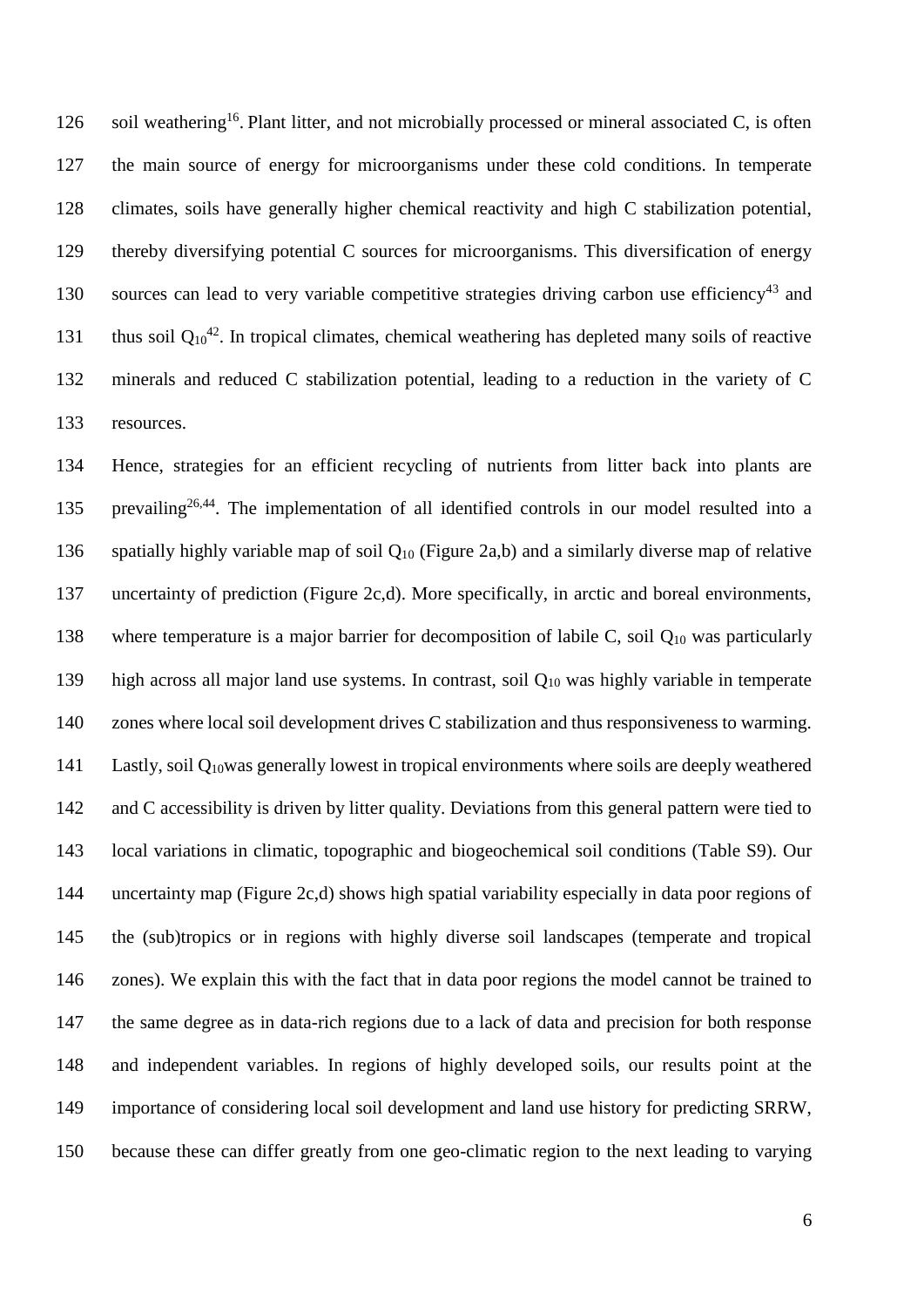model complexity and strength of predictors (see figure 1) that is not fully captured at the global scale. In summary, our analyses allowed for predicting global patterns of soil Q<sup>10</sup> with reasonable uncertainty at a much higher accuracy and spatial variability than comparable 154 approaches using climatic and vegetation variables alone<sup>27,28,40,45</sup> across major climate zones in which forests, grasslands and agricultural land use appears. Nevertheless, a larger share of variability in soil Q<sup>10</sup> remained unexplained (about 55%). We relate this lack of identifiability to the coarse spatial and temporal resolution of global key datasets, where information on local heterogeneity is lost, paired with a lack of accurate data from data poor regions (i.e. mountains, boreal zones, wetlands, tropics). Furthermore, global studies and predictions are in parts driven by completely different parameters then comparable regional studies, due to the different 161 resolution and data availability<sup>46</sup>. A large number of local to regional scale controls on soil  $Q_{10}$  and microbial decomposition processes exist (i.e. land management) that cannot be represented 163 currently through proxy variables at the global scale<sup>39</sup>.

[Figure 2 about here]

*CO<sup>2</sup> release from soils in the decades to come*

 Our study showed much higher and more variable temperature sensitivity of respiration than 168 comparable ecosystem-level assessments<sup>27</sup>. Soil  $Q_{10}$  predicted by our model was on average  $33 \pm 10$  % higher than compared to soil Q<sub>10</sub> in climate driven models<sup>28</sup>. Our results are consistent with, and can help explain, the predicted reduced uptake of C in soils by the end of 171 the  $21^{st}$  century<sup>47,48</sup>. As has been demonstrated before<sup>49</sup>, boreal and temperate climate zones of the northern hemisphere showed increased C release from soils with changing temperature and precipitation while soils of the southern hemisphere showed only limited responses and tropical soils even less. However, based on our results, we would predict that in colder environments, warming will create over time a more reactive soil matrix, similar to those found in temperate climates. Examples for the expected changes in arctic soils are for example, higher rock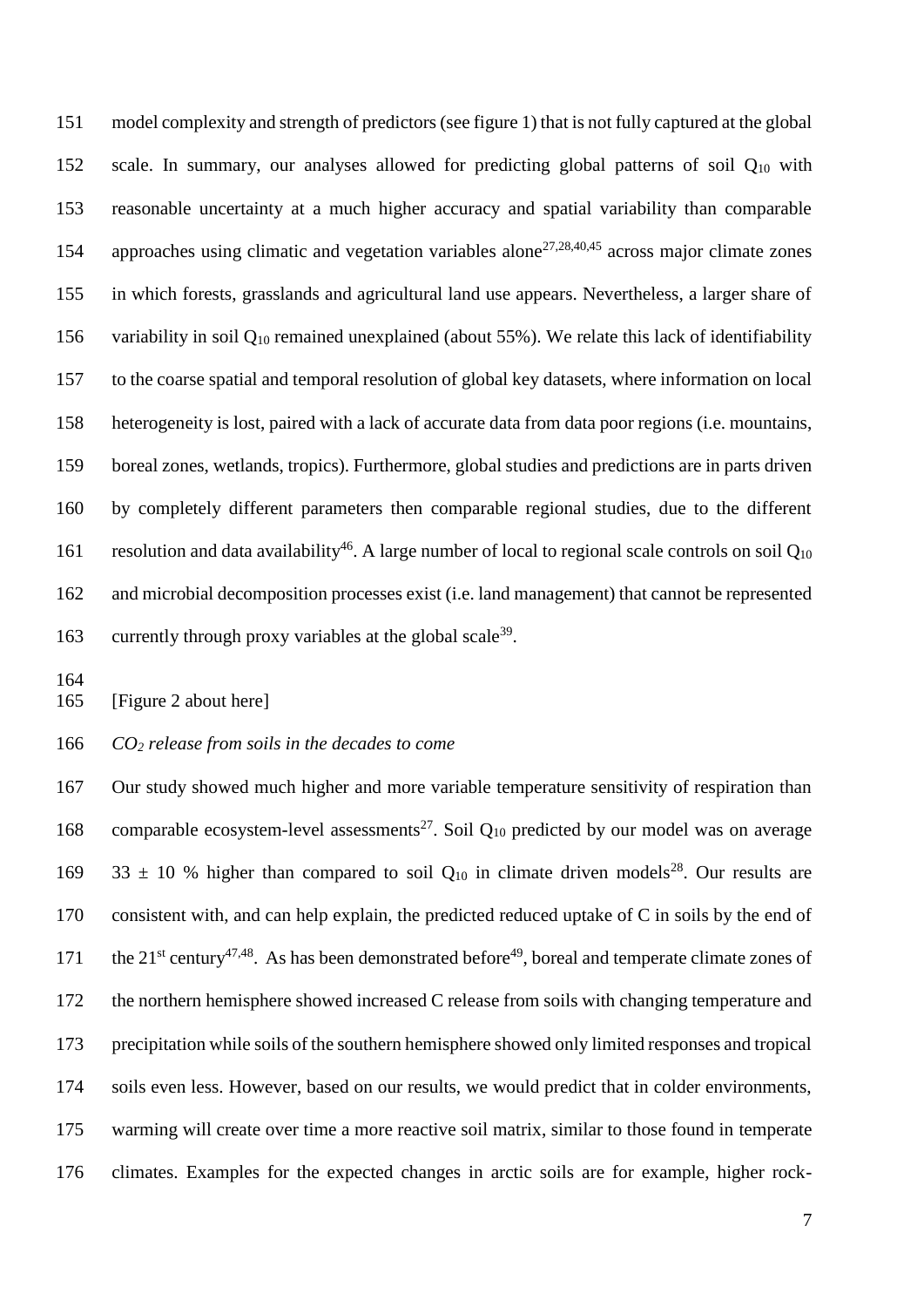derived nutrient release due to (bio-) chemical weathering, higher potential to stabilize carbon 178 with minerals, thicker soils for higher water retention capacity and larger rooting zones  $50-52$ . It is thus likely that in many of these changed future soils of arctic, antarctic or alpine environments, plant productivity will increase, C stabilization through various mineral related 181 physico-chemical mechanisms<sup>53</sup> will improve and microbial communities will respond to the 182 changed climatic conditions with, for example, higher carbon use efficiency<sup>43</sup>. Greening and weathering are likely to compensate some of the projected soil C loss from thawing and 184 regressing permafrost<sup>54</sup> losses through additional C sequestration and create new terrestrial C 185 sinks in higher latitudes. However, recent studies show<sup>36</sup> that it is unreasonable to assume that these processes can fully compensate for the additional release of C from soils. Plant growth is limited by more than atmospheric parameters, and weathering leading to nutrient release or C 188 stabilization potential is slow and on decadal timescales<sup>55</sup>. Warming in the next decades could lead to an additional C release from soil that is equal to all other current anthropogenic C emissions.

 A warming climate, however, will ultimately lead to lower SRRW in boreal zones in the long 192 term, as plant-soil systems become more adapted to warming<sup>56</sup> with arctic soil systems becoming more similar to boreal or even temperate systems if climate change is progressing as 194 predicted<sup>57</sup>. Predicting these contrasting trends of soil  $Q_{10}$  in changed soil landscapes requires earth-system models to incorporate soil development trajectories as a control for future C fluxes 196 and account correctly for the carbon flux between soil and atmosphere<sup>58</sup>. Indeed, in order to estimate C fluxes further into the future, a more mechanistic approach is needed that includes processes like soil formation (i.e. accelerated soil formation in arctic due to warming and increased weathering) or soil degradation (i.e. in the tropics due to land use change and erosion) to accurately predict the future warming response of these dynamic systems.

## **Take home message - A call for action**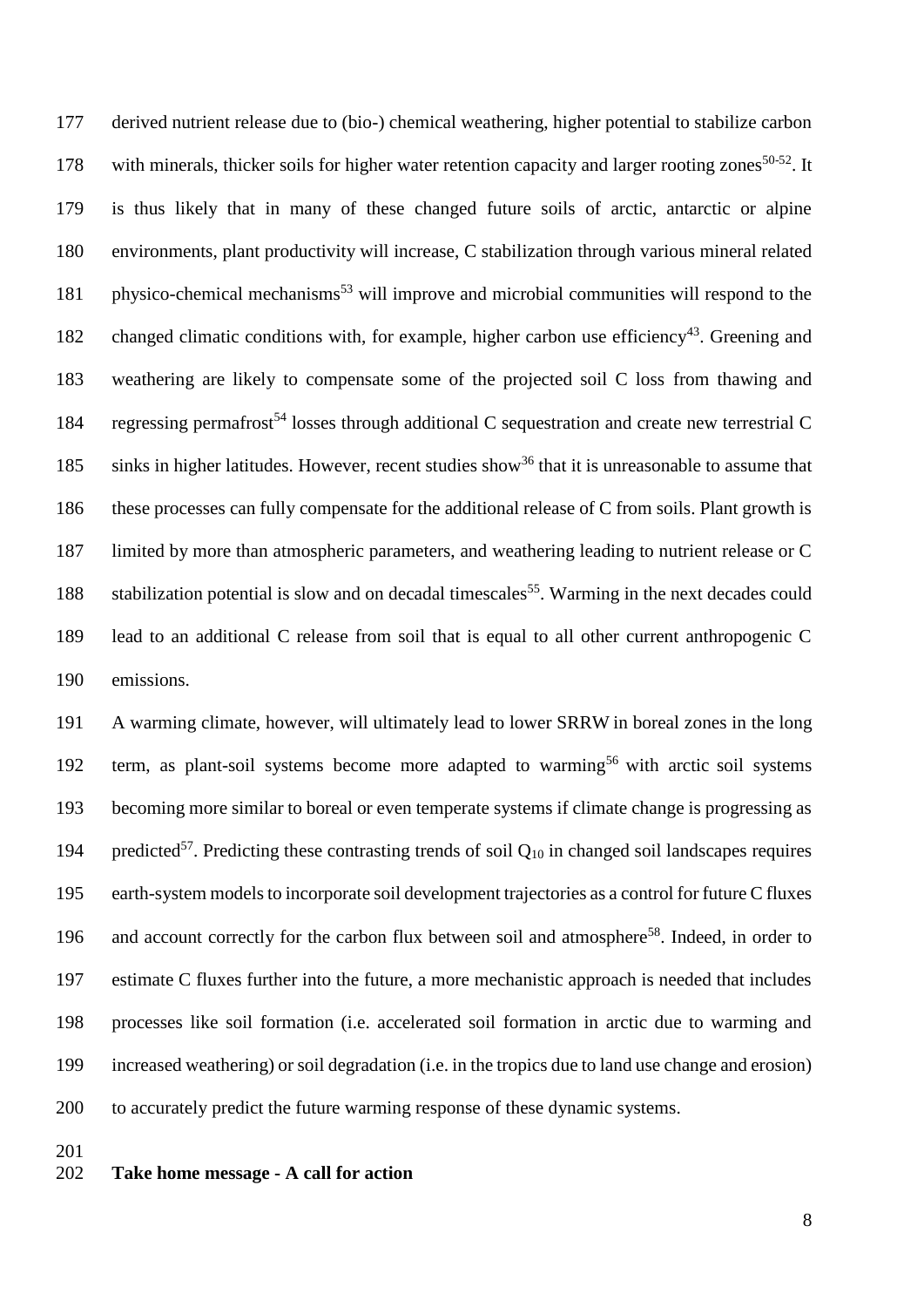203 Our results illustrate how complex the interplay and strengths of controlling factors for soil  $Q_{10}$ 204 can be at global scales. First, using a large range of independent variables to predict soil  $Q_{10}$  in heterogeneous ecosystems, we confirm that controls on soil C responses to climate change are drastically different between climate zones and environmental settings, limiting the transferability of experimental and mechanistic knowledge on soil processes across geo-208 climatic zones. Second, almost all variables showed spatially varying influence on soil  $Q_{10}$ , 209 meaning that soil  $Q_{10}$  is highly non-linear and multifactorial. Lastly, from poles to the equator, 210 temperature has not been identified as the main driving factor for soil  $Q_{10}$ . While temperature was certainly a limiting and controlling factor for biological activity in high latitudinal 212 environments, soil  $O_{10}$  was increasingly stronger related to biogeochemical and physical soil conditions than to warming *per se* in mid and lower latitudes. Thus, large changes to the soil C cycle will occur through a warming induced feedback loop that is more strongly controlled by changing soil parameters and development due to better conditions for chemical weathering than by temperature itself. Our study, focusing on soil development related variables shows which key controls have to be considered in ESMs besides warming to understand and predict 218 a changing terrestrial C sink versus source by the end of the  $21<sup>st</sup>$  century. Lastly, improving our mechanistic understanding of the effects of developing soil characteristics in different climate zones and ecosystems, especially in tropical regions, is required before soil respiration responses to warming can be accurately projected into the future.

222

# 223 **References**

- 224 1 Rogelj, J. *et al.* Paris Agreement climate proposals need a boost to keep warming well below 2 C. *Nature* 534, 631 (2016).<br>
226 2 Song, J. *et al.* A meta-analysis of 1,119 manipulative experiments on terrestrial c  $(2016).$ <br>2 Song, J
- 226 2 Song, J. *et al.* A meta-analysis of 1,119 manipulative experiments on terrestrial carbon-cycling responses to global <sup>2</sup> change. *Nat Ecol Evol*, doi:10.1038/s41559-019-0958-3 (2019).<br>
<sup>2</sup> Lal. R. Soil carbon sequestration impacts on global climate change

228 Lal, R. Soil carbon sequestration impacts on global climate change and food security. *science* **304**, 1623-1627 (2004).<br><sup>4</sup> Houghton, R. A. The contemporary carbon cycle. *Treatise on geochemistry* **8**, 473-513 (2003) 229 4 Houghton, R. A. The contemporary carbon cycle. *Treatise on geochemistry* **8**, 473-513 (2003).<br>23 Paterson, E., Midwood, A. J. & Millard, P. Through the eye of the needle: a review of isotope ap

Paterson, E., Midwood, A. J. & Millard, P. Through the eye of the needle: a review of isotope approaches to quantify 231 microbial processes mediating soil carbon balance. *New Phytologist* **184**, 19-33 (2009).<br>
6 Bader. M. K. F. & Körner. C. No overall stimulation of soil respiration under mature de

Bader, M. K. F. & Körner, C. No overall stimulation of soil respiration under mature deciduous forest trees after 7 233 years of CO2 enrichment. *Global Change Biology* **16**, 2830-2843 (2010).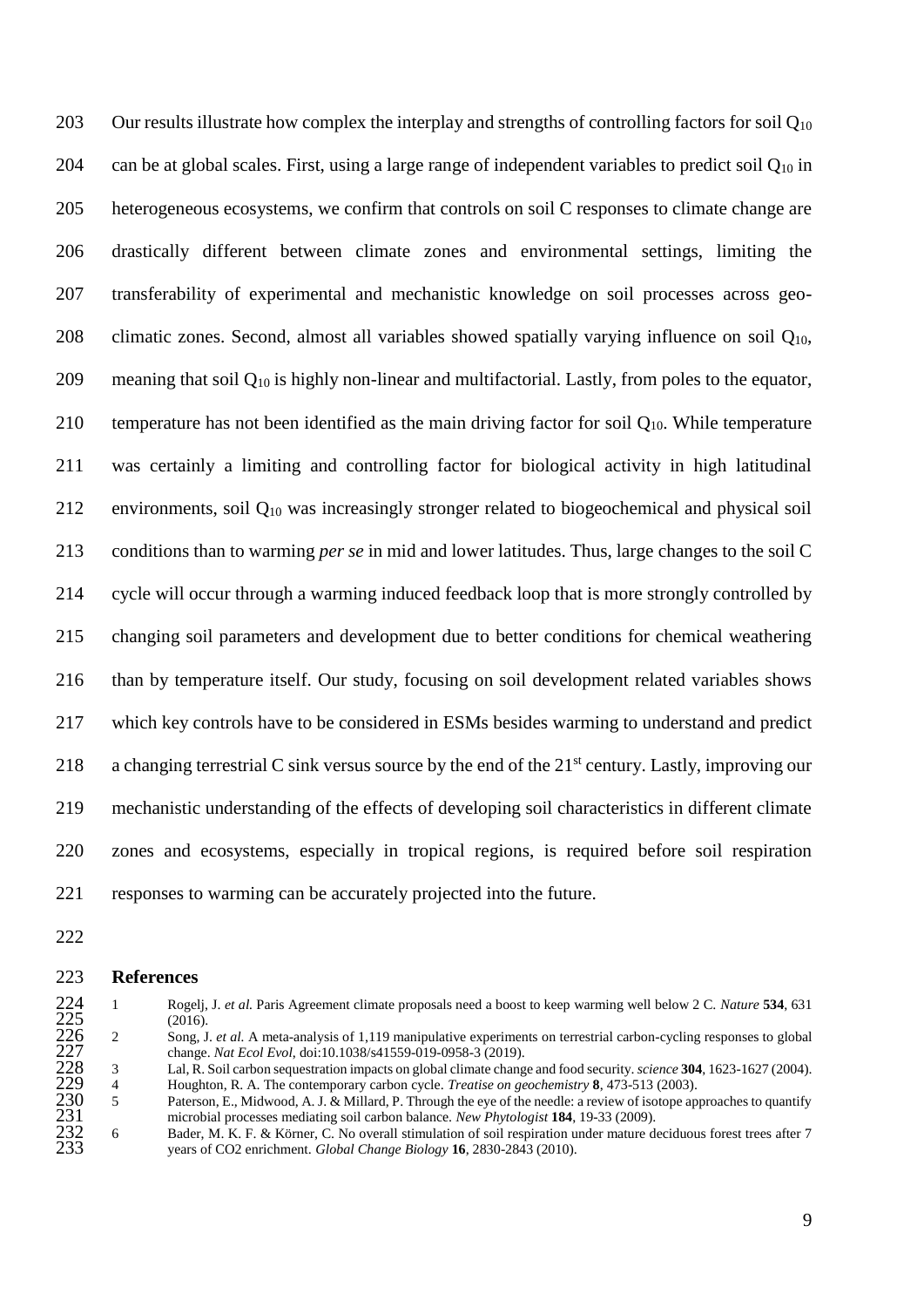- hypothesis does not consistently predict temperature sensitivity of soil organic matter mineralization in soils from two manipulative ecosystem experiments. *Biogeochemistry* **136**, 249-260 (2017).
- 8 Knorr, W., Prentice, I. C., House, J. & Holland, E. Long-term sensitivity of soil carbon turnover to warming. *Nature* **433**, 298 (2005).<br>9 Allison, S. D., V
- 9 Allison, S. D., Wallenstein, M. D. & Bradford, M. A. Soil-carbon response to warming dependent on microbial physiology. *Nature Geoscience* **3**, 336 (2010).
- 10 Kirschbaum, M. U. F. The temperature dependence of organic-matter decomposition—still a topic of debate. *Soil Biology and Biochemistry* **38**, 2510-2518 (2006).<br>11 Feng, X., Simpson, A. J., Wilson, K. P., Williams
- 11 Feng, X., Simpson, A. J., Wilson, K. P., Williams, D. D. & Simpson, M. J. Increased cuticular carbon sequestration 244 and lignin oxidation in response to soil warming. *Nature Geoscience* **1**, 836-839 (2008).<br>
2444 Pries, C. E. H., Castanha, C., Porras, R. & Torn, M. The whole-soil carbon flux in resp
- 12 Pries, C. E. H., Castanha, C., Porras, R. & Torn, M. The whole-soil carbon flux in response to warming. *Science* **355**, 1420-1423 (2017).
- 13 Li, J. *et al.* Reduced carbon use efficiency and increased microbial turnover with soil warming. *Global change biology* **25**, 900-910 (2019).
- 14 Schaphoff, S. *et al.* Contribution of permafrost soils to the global carbon budget. *Environmental Research Letters* **8**, 014026 (2013).
- 15 Nottingham, A. T., Meir, P., Velasquez, E. & Turner, B. L. Soil carbon loss by experimental warming in a tropical forest. *Nature* **584**, 234-237 (2020).
- 16 Davidson, E. A. & Janssens, I. A. Temperature sensitivity of soil carbon decomposition and feedbacks to climate 264 change. *Nature* **440**, 165-173, doi:10.1038/nature04514 (2006).<br> **254** Koven, C. D. *et al.* The effect of vertically resolved soil bioged
- 17 Koven, C. D. *et al.* The effect of vertically resolved soil biogeochemistry and alternate soil C and N models on C dynamics of CLM4. *Biogeosciences* **10**, 7109-7131, doi:10.5194/bg-10-7109-2013 (2013).<br>Sulman, B. N., Phillips, R. P., Oishi, A. C., Shevliakova, E. & Pacala, S. W. Microbe-driven
- 18 Sulman, B. N., Phillips, R. P., Oishi, A. C., Shevliakova, E. & Pacala, S. W. Microbe-driven turnover offsets mineral- mediated storage of soil carbon under elevated CO2. *Nature Climate Change* **4**, 1099-1102, doi:10.1038/nclimate2436 (2014).<br>19 Schmidt. M. W. *et al.* Persiste
- 19 Schmidt, M. W. *et al.* Persistence of soil organic matter as an ecosystem property. *Nature* **478**, 49-56, doi:10.1038/nature10386 (2011).
- 20 Wieder, W. R. *et al.* Explicitly representing soil microbial processes in Earth system models. *Global Biogeochemical Cycles* **29**, 1782-1800, doi:10.1002/2015gb005188 (2015).

 21 Gonzalez-Dominguez, B. *et al.* Temperature and moisture are minor drivers of regional-scale soil organic carbon dynamics. *Sci Rep* **9**, 6422, doi:10.1038/s41598-019-42629-5 (2019).<br>22 Blankinship, J. C. *et al.* Improving understanding of soil organic

- 22 Blankinship, J. C. *et al.* Improving understanding of soil organic matter dynamics by triangulating theories, measurements, and models. *Biogeochemistry* **140**, 1-13, doi:10.1007/s10533-018-0478-2 (2018).
- 23 Koven, C. D. *et al.* Permafrost carbon-climate feedbacks accelerate global warming. *Proceedings of the National Academy of Sciences* **108**, 14769-14774 (2011).
- 234 7 Reynolds, L. L., L., Laytha, K., Doweles, R. D., Johnson, R. R. R. Reicham, S. D. The carbon quality-temperature and the set of the set of the set of the set of the set of the set of the set of the set of the set of 24 Angst, G. *et al.* Soil organic carbon stocks in topsoil and subsoil controlled by parent material, carbon input in the rhizosphere, and microbial-derived compounds. *Soil Biology and Biochemistry* 122, 19-30, rhizosphere, and microbial-derived compounds. *Soil Biology and Biochemistry* **122**, 19-30, doi:10.1016/j.soilbio.2018.03.026 (2018).<br>25 Abramoff. R. *et al.* The Millennial mode
	- 25 Abramoff, R. *et al.* The Millennial model: in search of measurable pools and transformations for modeling soil carbon in the new century. *Biogeochemistry* **137**, 51-71, doi:10.1007/s10533-017-0409-7 (2017).
	- 26 Doetterl, S. *et al.* Links among warming, carbon and microbial dynamics mediated by soil mineral weathering. *Nature Geoscience* **11**, 589-593, doi:10.1038/s41561-018-0168-7 (2018).
	- 27 Hamdi, S., Moyano, F., Sall, S., Bernoux, M. & Chevallier, T. Synthesis analysis of the temperature sensitivity of soil respiration from laboratory studies in relation to incubation methods and soil conditions. *Soil Biology and Biochemistry* **58**, 115-126, doi:10.1016/j.soilbio.2012.11.012 (2013).<br>28 **Hashimoto, S.** *et al.* Global spatiotemporal distribution of soil re
	- *Biogeosciences* **12**, 4121-4132, doi:10.5194/bg-12-4121-2015 (2015).
	- 29 Varney, R. M. *et al.* A spatial emergent constraint on the sensitivity of soil carbon turnover to global warming. *Nat Commun* **11**, 5544, doi:10.1038/s41467-020-19208-8 (2020).
- 280 28 Hashimoto, S. *et al.* Global spatiotemporal distribution of soil respiration modeled using a global database.<br>
282 29 Vamey, R. M. *et al.* A spatial emergent constraint on the sensitivity of soil carbon turnover t 30 Wu, D., Piao, S., Liu, Y., Ciais, P. & Yao, Y. Evaluation of CMIP5 Earth System Models for the Spatial Patterns of Biomass and Soil Carbon Turnover Times and Their Linkage with Climate. *Journal of Climate* **31**, 5947-5960, doi:10.1175/jcli-d-17-0380.1 (2018).
	- 31 Wieder, W. R. *et al.* Carbon cycle confidence and uncertainty: Exploring variation among soil biogeochemical models. *Glob Chang Biol* **24**, 1563-1579, doi:10.1111/gcb.13979 (2018).
	- 32 Koven, C. D., Hugelius, G., Lawrence, D. M. & Wieder, W. R. Higher climatological temperature sensitivity of soil carbon in cold than warm climates. *Nature Climate Change* **7**, 817-822, doi:10.1038/nclimate3421 (2017).
	- 33 Mahecha, M. D. *et al.* Global Convergence in the Temperature Sensitivity of Respiration at Ecosystem Level. *Science* **329**, 838-840, doi:10.1126/science.1189587 (2010).<br> **24 Foereid. B., Ward. D., Mahowald. N., Paterson, E. & Le**
- Foereid, B., Ward, D., Mahowald, N., Paterson, E. & Lehmann, J. The sensitivity of carbon turnover in the 294 Community Land Model to modified assumptions about soil processes. *Earth System Dynamics* **5**, 211-221 (2014).<br>
294 Friedlingstein, P. *et al.* Climate–carbon cycle feedback analysis: results from the C4MIP model inte
- Friedlingstein, P. *et al.* Climate–carbon cycle feedback analysis: results from the C4MIP model intercomparison. *Journal of climate* **19**, 3337-3353 (2006).
- 297 36 Post, H., Vrugt, J. A., Fox, A., Vereecken, H. & Hendricks Franssen, H. J. Estimation of Community Land Model<br>298 parameters for an improved assessment of net carbon fluxes at European sites. *Journal of Geophysical*  parameters for an improved assessment of net carbon fluxes at European sites. *Journal of Geophysical Research: Biogeosciences* **122**, 661-689 (2017).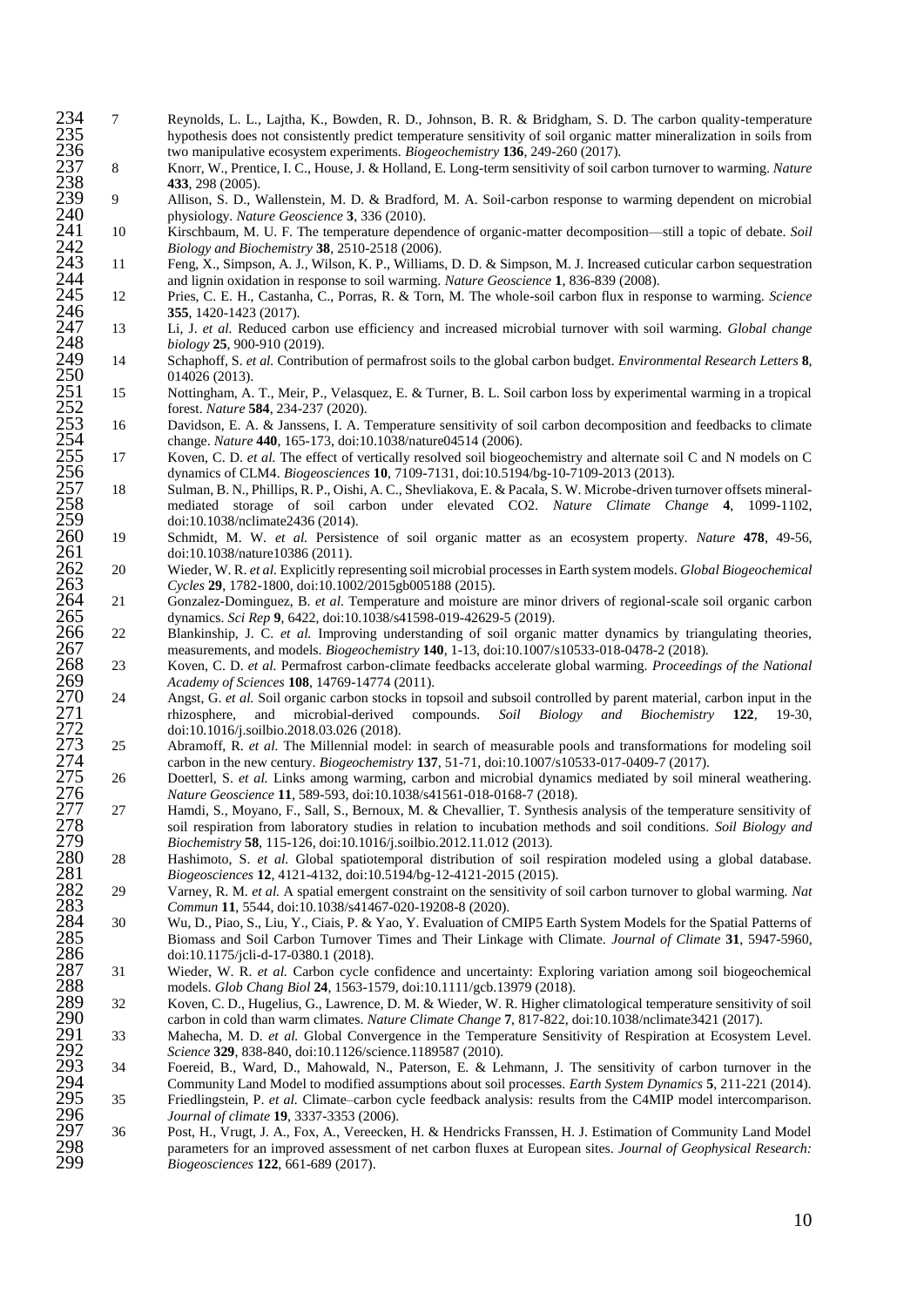*Biogeochemical Cycles* **30**, 40-56, doi:10.1002/2015gb005239 (2016).

 38 Bailey, V. L. *et al.* Soil carbon cycling proxies: Understanding their critical role in predicting climate change feedbacks. *Glob Chang Biol* **24**, 895-905, doi:10.1111/gcb.13926 (2018).

300 37 Luo, Y. *et al.* Toward more realistic projections of soil carbon dynamics by Earth system models. *Global* Biogeochemical Cycles 30, 40-56, doi:10.1002/2015gb005239 (2016).<br>302 Bailey, V. L. *et al.* Soil carbon cy 39 Conant, R. T. *et al.* Temperature and soil organic matter decomposition rates - synthesis of current knowledge and a way forward. *Global Change Biology* **17**, 3392-3404, doi:10.1111/j.1365-2486.2011.02496.x (2011).

306 40 Meyer, N., Welp, G. & Amelung, W. The Temperature Sensitivity (Q10) of Soil Respiration: Controlling Factors<br>307 and Spatial Prediction at Regional Scale Based on Environmental Soil Classes. *Global Biogeochemical C*  and Spatial Prediction at Regional Scale Based on Environmental Soil Classes. *Global Biogeochemical Cycles* **32**, 308 306-323, doi:10.1002/2017gb005644 (2018).<br>309 41 Doetterl, S. *et al.* Soil carbon storage con

Geoscience **8**, 780-783, doi:10.1038/ngeo2516 (2015).<br>A2 Melillo, J. M. *et al.* Long-term pattern and magnitude

- 42 Melillo, J. M. *et al.* Long-term pattern and magnitude of soil carbon feedback to the climate system in a warming world. *Science* **358**, 101-105 (2017).
- 43 Kramer, M. G. & Chadwick, O. A. Climate-driven thresholds in reactive mineral retention of soil carbon at the global scale. *Nature Climate Change* **8**, 1104-1108, doi:10.1038/s41558-018-0341-4 (2018).

 44 Cusack, D. F. *et al.* Decadal-scale litter manipulation alters the biochemical and physical character of tropical forest soil carbon. *Soil Biology and Biochemistry* **124**, 199-209 (2018).

- 45 Wang, X. *et al.* Are ecological gradients in seasonal Q10 of soil respiration explained by climate or by vegetation seasonality? *Soil Biology and Biochemistry* **42**, 1728-1734, doi:10.1016/j.soilbio.2010.06.008 (2010).
- 40 Doetterl, S. *et al.* Soil carbon storage controlled by interactions between geochemistry and climate. *Nature*<br>
310 Geoscience & 780-783, doi:10.1008/ng-co2516 (2015).<br>
2013 12<br>
2014 Wiello, J. M. et al. Long-term patt 46 Warner, D. L., Bond‐Lamberty, B., Jian, J., Stell, E. & Vargas, R. Spatial Predictions and Associated Uncertainty of Annual Soil Respiration at the Global Scale. *Global Biogeochemical Cycles* **33**, 1733-1745, doi:10.1029/2019gb006264 (2019).
	- 47 Todd-Brown, K., Zheng, B. & Crowther, T. W. Field-warmed soil carbon changes imply high 21st-century modeling 323 uncertainty. *Biogeosciences* **15**, 3659-3671, doi:10.5194/bg-15-3659-2018 (2018).<br>48 He. Y. *et al.* Radiocarbon constraints imply reduced carbon untake by soils during
	- 48 He, Y. *et al.* Radiocarbon constraints imply reduced carbon uptake by soils during the 21st century. *Science* **353**, 1419-1424 (2016)<br>49 Haddix, M. L, et a
	- 49 Haddix, M. L. *et al.* The Role of Soil Characteristics on Temperature Sensitivity of Soil Organic Matter. *Soil Science Society of America Journal* **75**, 56-68, doi:10.2136/sssaj2010.0118 (2011).
	- 50 Lara, M. J., Lin, D. H., Andresen, C., Lougheed, V. L. & Tweedie, C. E. Nutrient Release From Permafrost Thaw Enhances CH4 Emissions From Arctic Tundra Wetlands. *Journal of Geophysical Research: Biogeosciences* **124**, 1560-1573 (2019).<br>51 Prater, I. *et al.* From
	- 51 Prater, I. *et al.* From fibrous plant residues to mineral-associated organic carbon–the fate of organic matter in Arctic permafrost soils. *Biogeosciences* **17**, 3367-3383 (2020).

 52 Åkerman, H. J. & Johansson, M. Thawing permafrost and thicker active layers in sub‐arctic Sweden. *Permafrost and periglacial processes* **19**, 279-292 (2008).

 53 Jilling, A. *et al.* Minerals in the rhizosphere: overlooked mediators of soil nitrogen availability to plants and microbes. *Biogeochemistry* **139**, 103-122, doi:10.1007/s10533-018-0459-5 (2018).

 54 Jones, M. C. *et al.* Rapid carbon loss and slow recovery following permafrost thaw in boreal peatlands. *Global change biology* **23**, 1109-1127 (2017).<br>55 **Korell, L., Auge, H., Chase, J. M..** 

- 55 Korell, L., Auge, H., Chase, J. M., Harpole, W. S. & Knight, T. M. We need more realistic climate change
- experiments for understanding ecosystems of the future. *Glob Chang Biol*, doi:10.1111/gcb.14797 (2019).<br>
341 56 Raich, J. W. & Schlesinger, W. H. The global carbon dioxide flux in soil respiration and its relationship to 56 Raich, J. W. & Schlesinger, W. H. The global carbon dioxide flux in soil respiration and its relationship to vegetation and climate. *Tellus B* **44**, 81-99 (1992).
- 57 Jansson, J. K. & Hofmockel, K. S. Soil microbiomes and climate change. *Nature Reviews Microbiology*, 1-12 (2019). 58 Crowther, T. *et al.* The global soil community and its influence on biogeochemistry. *Science* **365**, doi:10.1126/science.aav055 (2019). 346<br>347

#### **Online-only methods - General references**

- 59 Team, R. C. R: A language and environment for statistical computing. (2017).<br>50 Bond-Lamberty, B. & Thomson, A. Temperature-associated increases in the g
- 60 Bond-Lamberty, B. & Thomson, A. Temperature-associated increases in the global soil respiration record. Nature 464, 579-582, doi:10.1038/nature08930 (2010).
- 61 Shapiro, S. S. & Wilk, M. B. An analysis of variance test for normality (complete samples). Biometrika 52, 591-611
- 62 Conover, W. J., Johnson, M. E. & Johnson, M. M. A comparative study of tests for homogeneity of variances, with applications to the outer continental shelf bidding data. Technometrics 23, 351-361 (1981).
- 63 Chen, X., Zhao, P. L. & Zhang, J. A note on ANOVA assumptions and robust analysis for a cross-over study. Statistics in medicine 21, 1377-1386 (2002).
- 348 59 Team, 1<br>
349 60 Bond-1<br>
350 464, 57<br>
351 61 Shapirc<br>
352 (1965).<br>
353 62 Conove<br>
354 applica<br>
355 63 Chen, 1<br>
356 Statistic<br>
357 64 McGui<br>
358 Austral<br>
359 65 Zimme 64 McGuinness, K. A. Of rowing boats, ocean liners and tests of the ANOVA homogeneity of variance assumption. Austral Ecology 27, 681-688 (2002).
- 65 Zimmerman, D. W. & Zumbo, B. D. Relative power of the Wilcoxon test, the Friedman test, and repeated-measures
- 360 ANOVA on ranks. The Journal of Experimental Education 62, 75-86 (1993).<br>361 66 Tomczak, M. & Tomczak, E. The need to report effect size estimates revisited 361 66 Tomczak, M. & Tomczak, E. The need to report effect size estimates revisited. An overview of some recommended measures of effect size. Trends in Sport Science 1, 19-25 (2014). 362 measures of effect size. Trends in Sport Science 1, 19-25 (2014).<br>363 67 Thornley, J. & Cannell, M. Soil carbon storage response to temp
- 67 Thornley, J. & Cannell, M. Soil carbon storage response to temperature: an hypothesis. Annals of Botany 87, 591- 364 598 (2001).<br>365 68 Llovd, J. &
- 68 Lloyd, J. & Taylor, J. On the temperature dependence of soil respiration. Functional ecology, 315-323 (1994).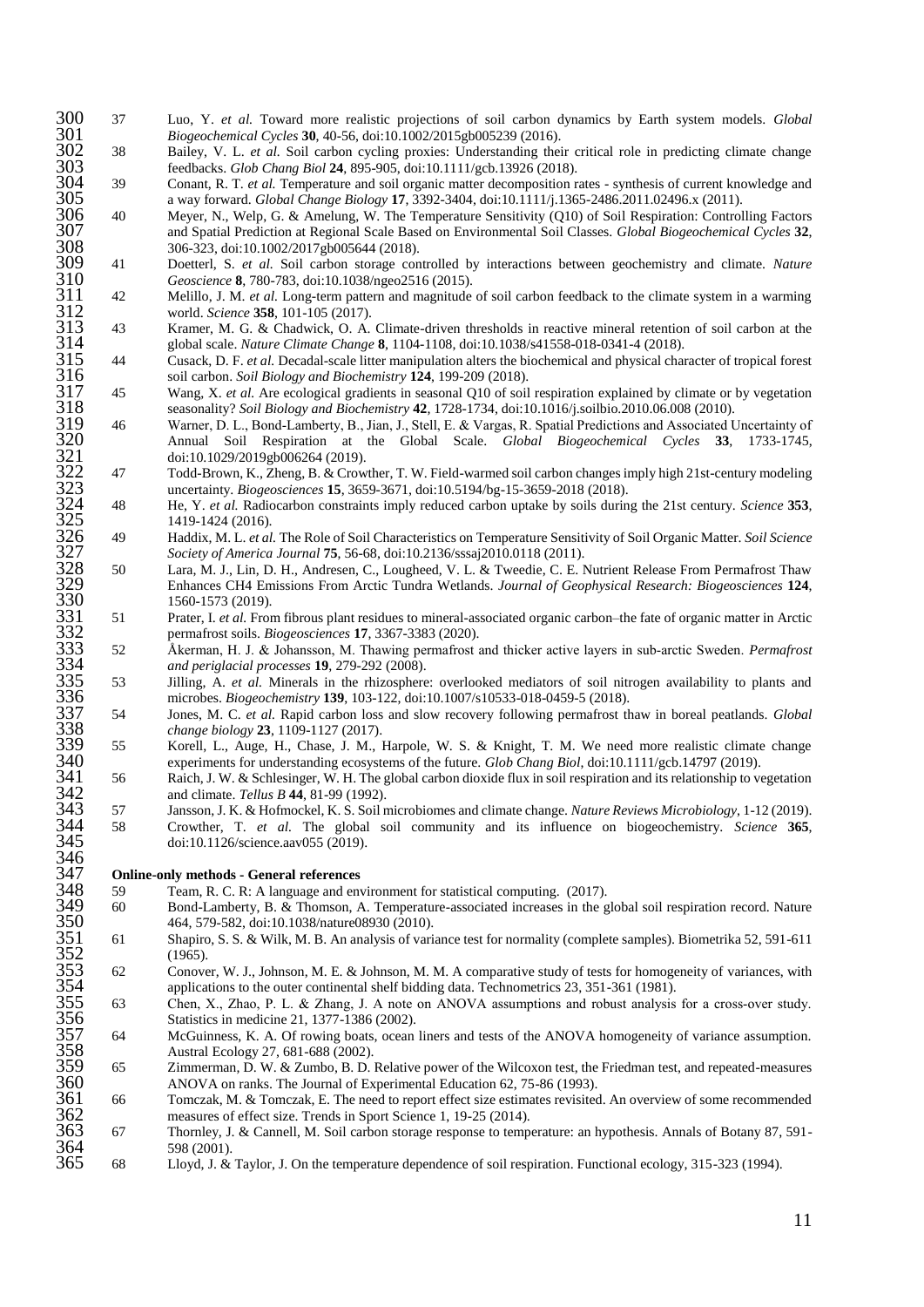- 366 69 Libohova, Z. et al. The anatomy of uncertainty for soil pH measurements and predictions: Implications for modellers and practitioners. European journal of soil science 70, 185-199 (2019).
- 368 70 Kirkby, C. A. et al. Carbon-nutrient stoichiometry to increase soil carbon sequestration. Soil Biology and Biochemistry 60, 77-86 (2013).<br>
71 Bronick, C. J. & Lal. R. Soil str
- 371 Bronick, C. J. & Lal, R. Soil structure and management: a review. Geoderma 124, 3-22 (2005).<br>32 Beer, C. et al. Temporal and among-site variability of inherent water use efficiency at the ecos
- Beer, C. et al. Temporal and among-site variability of inherent water use efficiency at the ecosystem level. Global biogeochemical cycles 23 (2009).
- 373 73 Averill, C., Turner, B. L. & Finzi, A. C. Mycorrhiza-mediated competition between plants and decomposers drives soil carbon storage. Nature 505, 543 (2014).<br>
74 Bradford, M. A. Thermal adaptation of decor
- 375 74 Bradford, M. A. Thermal adaptation of decomposer communities in warming soils. Frontiers in microbiology 4, 333 367 and pra<br>
368 70 Kirkby<br>
369 Bioche<br>
370 71 Bronicl<br>
371 72 Beer, C<br>
372 73 Averill<br>
373 73 Averill<br>
375 74 Bradfo<br>
376 (2013).<br>
377 75 Friedm<br>
378 York, 2<br>
379 76 Efron,
- 377 75 Friedman, J., Hastie, T. & Tibshirani, R. The elements of statistical learning. Vol. 1 (Springer series in statistics New York, 2001).<br>76 Efron, B., H
- 379 76 Efron, B., Hastie, T., Johnstone, I. & Tibshirani, R. Least angle regression. The Annals of statistics 32, 407-499
- 381 77 Zou, H. & Hastie, T. Regularization and variable selection via the elastic net. Journal of the royal statistical society: series B (statistical methodology) 67, 301-320 (2005).<br>
78 Kuhn, M. & Johnson, K. Applied predictive modeling
	- Kuhn, M. & Johnson, K. Applied predictive modeling. Vol. 26 (Springer, 2013).
- 39 Breiman, L. Random forests. Machine learning 45, 5-32 (2001).<br>
80 Friedman, J. H. Greedy function approximation: a gradient boosti
	- 80 Friedman, J. H. Greedy function approximation: a gradient boosting machine. Annals of statistics, 1189-1232 (2001).<br>81 Breiman, L. Bagging predictors. Machine learning 24, 123-140 (1996).
- Breiman, L. Bagging predictors. Machine learning 24, 123-140 (1996).
- 82 Ouinlan, J. R. in 5th Australian joint conference on artificial intelligence. 343-348 (World Scientific).
- 380 (2004).<br>
381 77 Zou, H<br>
382 series F<br>
383 78 Kuhn, 1<br>
384 79 Breima<br>
385 80 Friedm<br>
386 81 Breima<br>
387 82 Quinlau<br>
388 83 Boules<br>
389 guidano<br>
390 Mining 388 83 Boulesteix, A. L., Janitza, S., Kruppa, J. & König, I. R. Overview of random forest methodology and practical guidance with emphasis on computational biology and bioinformatics. Wiley Interdisciplinary Reviews: Data Mining and Knowledge Discovery 2, 493-507 (2012).
- 391 84 Xu, Q.-S. & Liang, Y.-Z. Monte Carlo cross validation. Chemometrics and Intelligent Laboratory Systems 56, 1-11 390<br>
392 84 Xu, Q.<br>
392 (2001).<br>
393 85 Shcher
- 85 Shcherbakov, M. V. et al. A survey of forecast error measures. World Applied Sciences Journal 24, 171-176 (2013).<br>394 86 James, G., Witten, D., Hastie, T. & Tibshirani, R. An introduction to statistical learning. Vol. 1 394 86 James, G., Witten, D., Hastie, T. & Tibshirani, R. An introduction to statistical learning. Vol. 112 (Springer, 2013).
- 395 87 Kuhn, M. Building predictive models in R using the caret package. Journal of statistical software 28, 1-26 (2008).
- 396 88 Grömping, U. Variable importance assessment in regression: linear regression versus random forest. The American 397 Statistician 63, 308-319 (2009).<br>398 89 Wei, P., Lu, Z. & Song, J. Varia
- 398 89 Wei, P., Lu, Z. & Song, J. Variable importance analysis: a comprehensive review. Reliability Engineering & System 399 Safety 142, 399-432 (2015).<br>400 90 Yang, R.-M. et al. Comparis
- 400 90 Yang, R.-M. et al. Comparison of boosted regression tree and random forest models for mapping topsoil organic<br>401 Creenwell, B. M. pdp: an R Package for constructing partial dependence plots. The R Journal 9, 421-43 <sup>41</sup> carbon concentration in an alpine ecosystem. Ecological Indicators 60, 870-878 (2016).<br>
<sup>41</sup> Greenwell, B. M. pdp: an R Package for constructing partial dependence plots. The R J
	-
- 91 Greenwell, B. M. pdp: an R Package for constructing partial dependence plots. The R Journal 9, 421-436 (2017).<br>403 92 Elith, J., Leathwick, J. R. & Hastie, T. A working guide to boosted regression trees. Journal of Anim 403 92 Elith, J., Leathwick, J. R. & Hastie, T. A working guide to boosted regression trees. Journal of Animal Ecology 77, 802-813 (2008).<br>93 Geomatics. U.
- 405 93 Geomatics, U. (European Space Agency: Louvain la Neuve, Belgium, 2017).
- 406 94 Hengl, T. et al. SoilGrids250m: Global gridded soil information based on machine learning. PLoS one 12, e0169748 407 (2017).<br>408 95 Moran,
- 408 95 Moran, P. A. A test for the serial independence of residuals. Biometrika 37, 178-181 (1950).<br>409 96 Legendre, P. Spatial autocorrelation: trouble or new paradigm? Ecology 74, 1659-1673 (199
- 409 96 Legendre, P. Spatial autocorrelation: trouble or new paradigm? Ecology 74, 1659-1673 (1993). 410
- 411 **Online-only methods - References of statistical packages**
- 412 97 Fick, S. E. & Hijmans, R. J. WorldClim 2: new 1‐km spatial resolution climate surfaces for global land areas. International journal of climatology 37, 4302-4315 (2017).
- 414 98 Zomer, R. J. et al. Trees and water: smallholder agroforestry on irrigated lands in Northern India. Vol. 122 (IWMI,
- 412 97 Fick,<br>413 Intern<br>414 98 Zomer<br>415 2007).<br>416 99 Zomer<br>417 Iand s Zomer, R. J., Trabucco, A., Bossio, D. A. & Verchot, L. V. Climate change mitigation: A spatial analysis of global 417 land suitability for clean development mechanism afforestation and reforestation. Agriculture, ecosystems & 418 environment 126, 67-80 (2008).<br>100 New, M., Hulme, M. & Jones, P.
- New, M., Hulme, M. & Jones, P. Representing twentieth-century space–time climate variability. Part I: Development 642 of a 1961–90 mean monthly terrestrial climatology. Journal of climate 12, 829-856 (1999).<br>101 Didan, K. & Barreto, A. NASA MEaSUREs Vegetation Index and Phenology (VIP) Veg
- Didan, K. & Barreto, A. NASA MEaSUREs Vegetation Index and Phenology (VIP) Vegetation Indices Monthly Global 0.05Deg CMG [Data set]. NASA EOSDIS Land Processes DAAC, doi:10.5067/MEaSUREs/VIP/VIP30.004 (2016). 423 (2016).
- 102 Batjes, N. H. ISRIC-WISE Harmonized Global Soil Profile Dataset. ISRIC-World Soil Information, Wageningen 425 (2008).
- 426 103 Yang, X., Post, W., Thornton, P. & Jain, A. Global gridded soil phosphorus distribution maps at 0.5-degree 427 resolution. ORNL DAAC (2014).<br>428 104 Giradoux, P. pgirmess: spatial ana
- 428 104 Giradoux, P. pgirmess: spatial analysis and data mining for field ecologists. R Package version 1.6.9 (2018).
- 429 105 Graves, S., Piepho, H.-P., Selzer, L. & Dorai-Raj, S. multcompView: visualizations of paired comparisons. R<br>430 package version 0.1-7 (2015). package version 0.1-7 (2015).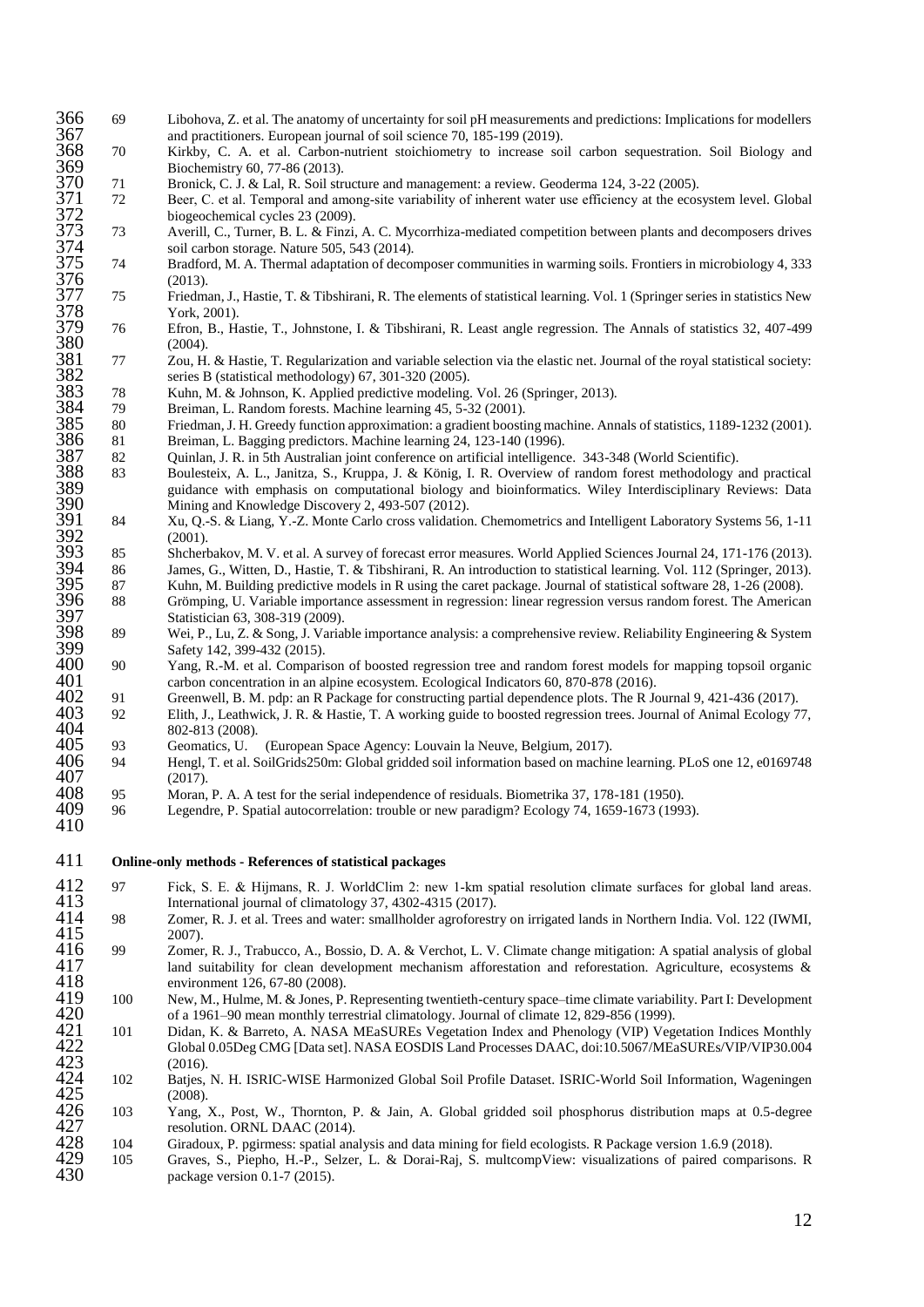| 431 | 106 | Hope, R. M. Rmisc: Ryan Miscellaneous. R package version 1.5 (2013). |  |  |
|-----|-----|----------------------------------------------------------------------|--|--|
|     |     |                                                                      |  |  |

- 
- 108 Fox, J. & Weisberg, S. An R companion to applied regression. Third Edition edn, (Sage Publications, 2019).<br>109 Lumley, T. & Lumley, M. T. Package 'leaps' Regression Subset Selection. Thomas Lumley Based on Fortrar
- 432 108 Hope, R. M. Kinsc: Kyan Miscenaneous. R package version 1.5 (2015).<br>432 107 Kassambra, A. rstatix: Pipe-Friendly Framework for Basic Statistical Tests. R package version 0.6.0 (2020).<br>434 109 Lumley, T. & Lumley, M 434 109 Lumley, T. & Lumley, M. T. Package 'leaps' Regression Subset Selection. Thomas Lumley Based on Fortran Code by Alan Miller R package version 3.0 (2017).<br>110 Hastie. T. & Efron. B. lars: Least Angle Regre
- 
- 110 Hastie, T. & Efron, B. lars: Least Angle Regression, Lasso and Forward Stagewise. R package version 1.2 (2013).<br>111 Zou, H. & Hastie, T. elasticnet: Elastic-Net for Sparse Estimation and Sparse PCA. R package version 1 437 111 Zou, H. & Hastie, T. elasticnet: Elastic-Net for Sparse Estimation and Sparse PCA. R package version 1.1.1 (2018).
	- 112 Liaw, A. & Wiener, M. Classification and regression by randomForest. R news 2, 18-22 (2002).<br>113 Peters, A. & Hothorn, T. ipred: Improved predictors R package version 0.9-9 (2019).
- 439 113 Peters, A. & Hothorn, T. ipred: Improved predictors R package version 0.9-9 (2019).<br>440 114 Wickham, H. The split-apply-combine strategy for data analysis. Journal of Statistica
- 
- 114 Wickham, H. The split-apply-combine strategy for data analysis. Journal of Statistical Software 40, 1-29 (2011).<br>
115 Meyer, D., Dimitriadou, E., Hornik, K., Weingessel, A. & Leisch, F. e1071: Misc Functions of the Dep Meyer, D., Dimitriadou, E., Hornik, K., Weingessel, A. & Leisch, F. e1071: Misc Functions of the Department of Statistics, Probability Theory Group (Formerly: E1071). R package version 1.7-2 (2019).<br>116 Ridgeway, G. gbm: Generalized boosted regression models. R package version 1, 55 (200
	- 116 Ridgeway, G. gbm: Generalized boosted regression models. R package version 1, 55 (2006).<br>117 Kuhn, M. & Quinlan, R. Cubist: rule-and instance-based regression modeling. R package ver
	- 4444 117 Kuhn, M. & Quinlan, R. Cubist: rule-and instance-based regression modeling. R package version 0.2.2 (2018).<br>444 118 Kuhn, M. caret: Classification and regression training. R package version 6.0–84 (2019).
- 445 118 Kuhn, M. caret: Classification and regression training. R package version 6.0–84 (2019).
- 119 Schaefer, J. et al. corpcor: Efficient estimation of covariance and (partial) correlation. R package version 1.6.9 447 (2017).
- 448 120 Hijmans, R. J. raster: Geographic Data Analysis and Modelling. R package version 2.9-5 (2019).
- 449 121 Bivand, R., Keitt, T. & Rowlingson, B. rgdal: Bindings for the geospatial data abstraction library. R package version 1.4-4 (2019).<br>122 Wickham, H.
- 122 Wickham, H. ggplot2: elegant graphics for data analysis. (Springer, 2016).<br>123 Auguie. B. gridExtra: miscellaneous functions for "grid" graphics. R. packa:
- 452 123 Auguie, B. gridExtra: miscellaneous functions for "grid" graphics. R package version 2.3 (2017).<br>124 Brownrigg, R., Minka, T. P. & Deckmyn, A. maps: Draw Geographical Maps. R package version
- 124 Brownrigg, R., Minka, T. P. & Deckmyn, A. maps: Draw Geographical Maps. R package version 3.3.0 (2018).<br>125 Bivand, R. & Lewin-Koh, N. maptools: Tools for reading and handling spatial objects. R package version 0.
- Bivand, R. & Lewin-Koh, N. maptools: Tools for reading and handling spatial objects. R package version 0.9-5 455 (2019).
- 126 Baquero, O. S. ggsn: North Symbols and Scale Bars for Maps Created with 'ggplot2'or 'ggmap'. R package version 0.5.0 (2019).  $0.5.0$  (2019). 458

465

- 466
- 467
- 

- 469
- 470
- 
- 471
- 472
- 473
- 
- 474
- 475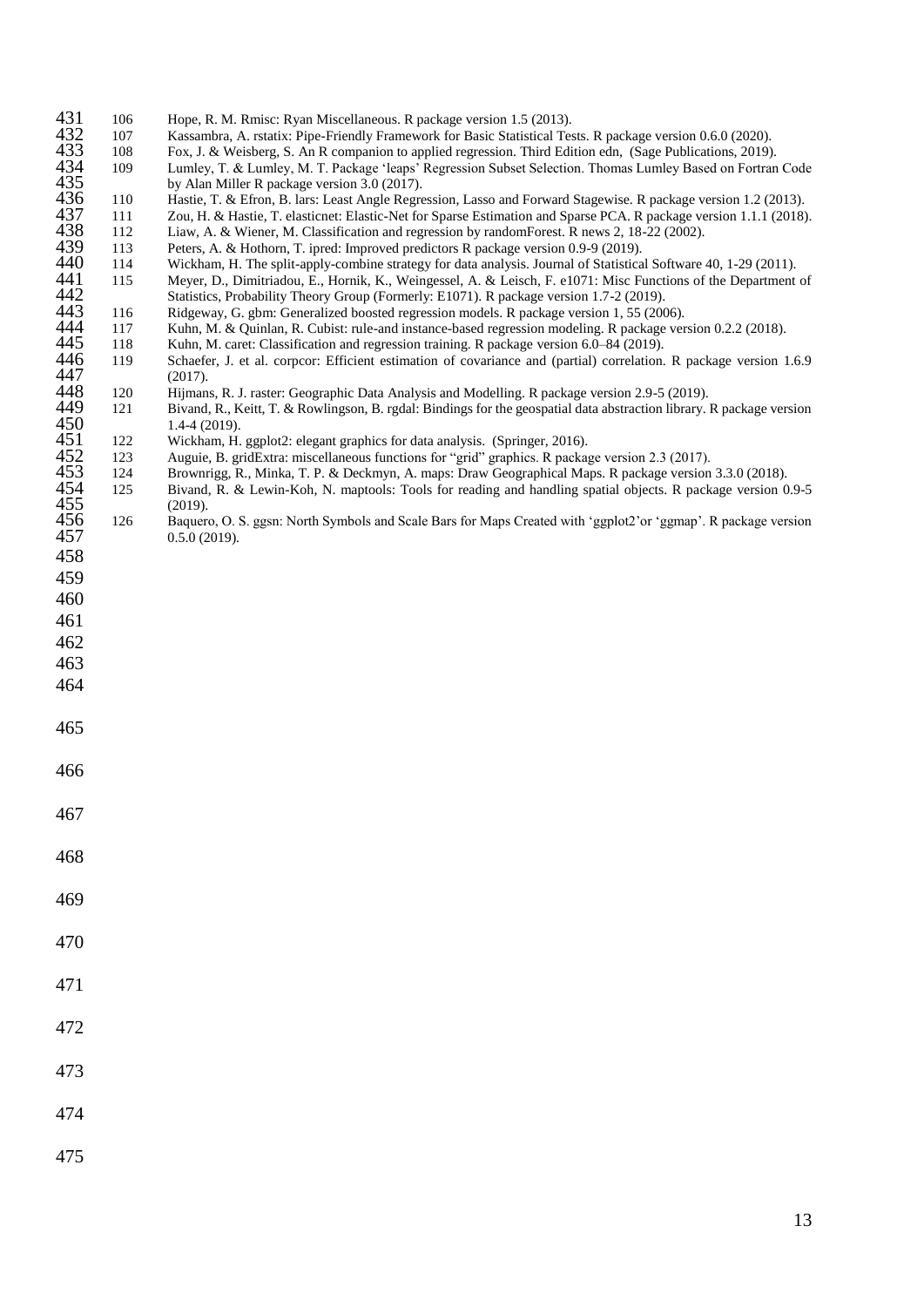| 476        | <b>Corresponding author</b>                                                                           |
|------------|-------------------------------------------------------------------------------------------------------|
| 477        | Reprints and permissions information is available online at www.nature.com/reprints. The              |
| 478        | authors declare no competing financial interests. Correspondence and requests for materials           |
| 479        | should be addressed to Sebastian Doetterl [sdoetterl@usys.ethz.ch].                                   |
| 480<br>481 | <b>Acknowledgements</b>                                                                               |
| 482        | Further financial support has been given by: ETH Zurich and the German Research Foundation            |
| 483        | (DFG, Project No. 387472333). Special thanks goes to Heather Maclean for language                     |
| 484        | proofreading.                                                                                         |
| 485<br>486 | <b>Author contributions</b>                                                                           |
| 487        | SD designed the research. DH conducted the data assembly and statistical analyses. DH and             |
| 488        | SD processed the data. All authors interpreted the data and contributed to the writing of the         |
| 489        | paper.                                                                                                |
| 490        |                                                                                                       |
| 491        | <b>Supplementary Information</b>                                                                      |
| 492        | Supplementary Information, including source data information, a documented and annotated R            |
| 493        | code of all applied statistics as well as a database containing all input data files is linked to the |
| 494        | online version of the paper at www.nature.com/nature.                                                 |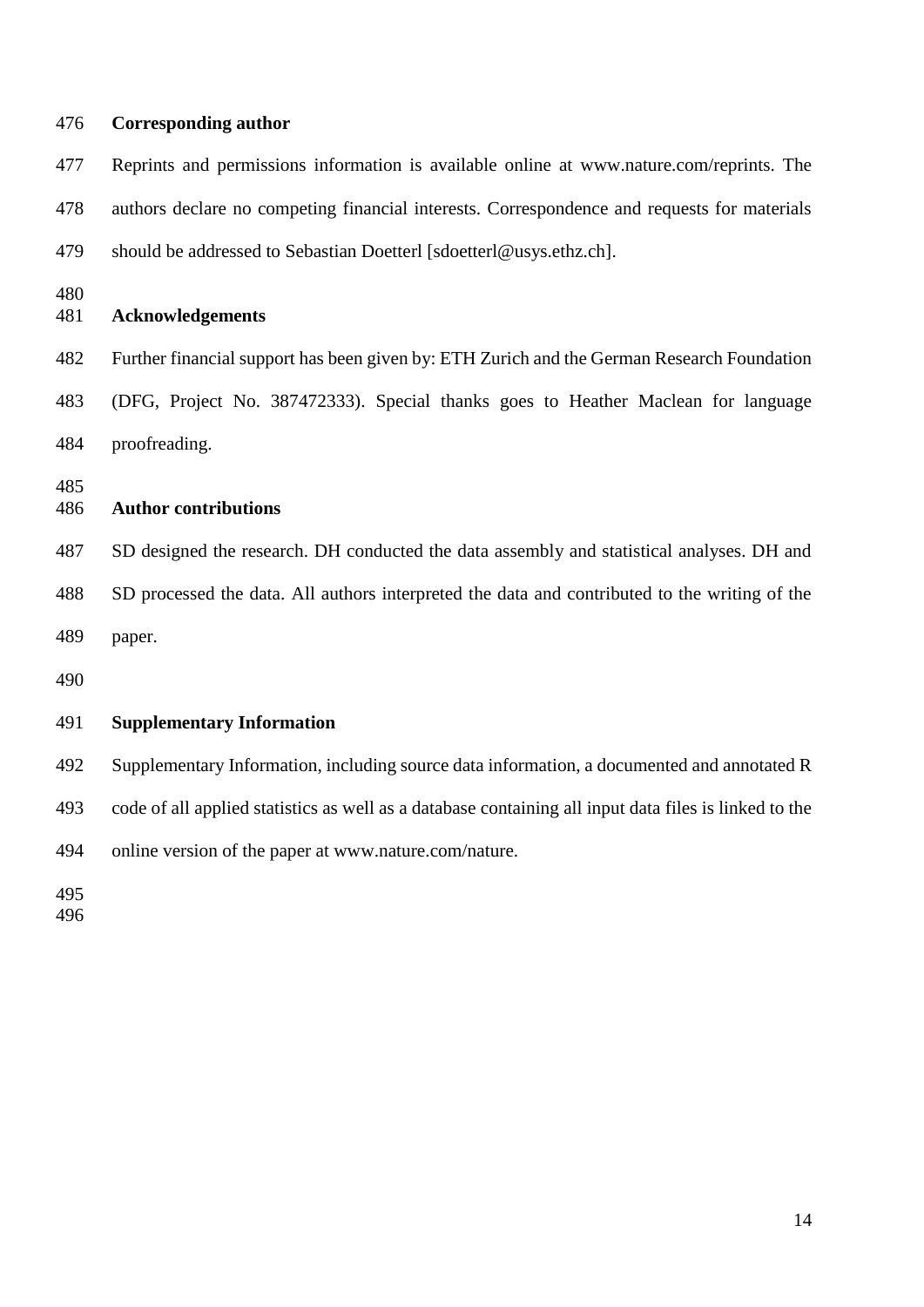

 **Figure 1.** Predictions for soil Q10, expressed as Q10 of soil respiration, (panel a, best data approach, random forest model) show a good fit across the complete data range. An assessment of the relative importance of rPCA derived variables (panel b) shows the dominance of the sum of soil parameters on the prediction over climate and vegetation related and experiment specific modifiers. Partial dependence plots (panel c) illustrate the variable 504 effect of identified controls on averaged soil  $Q_{10}$ .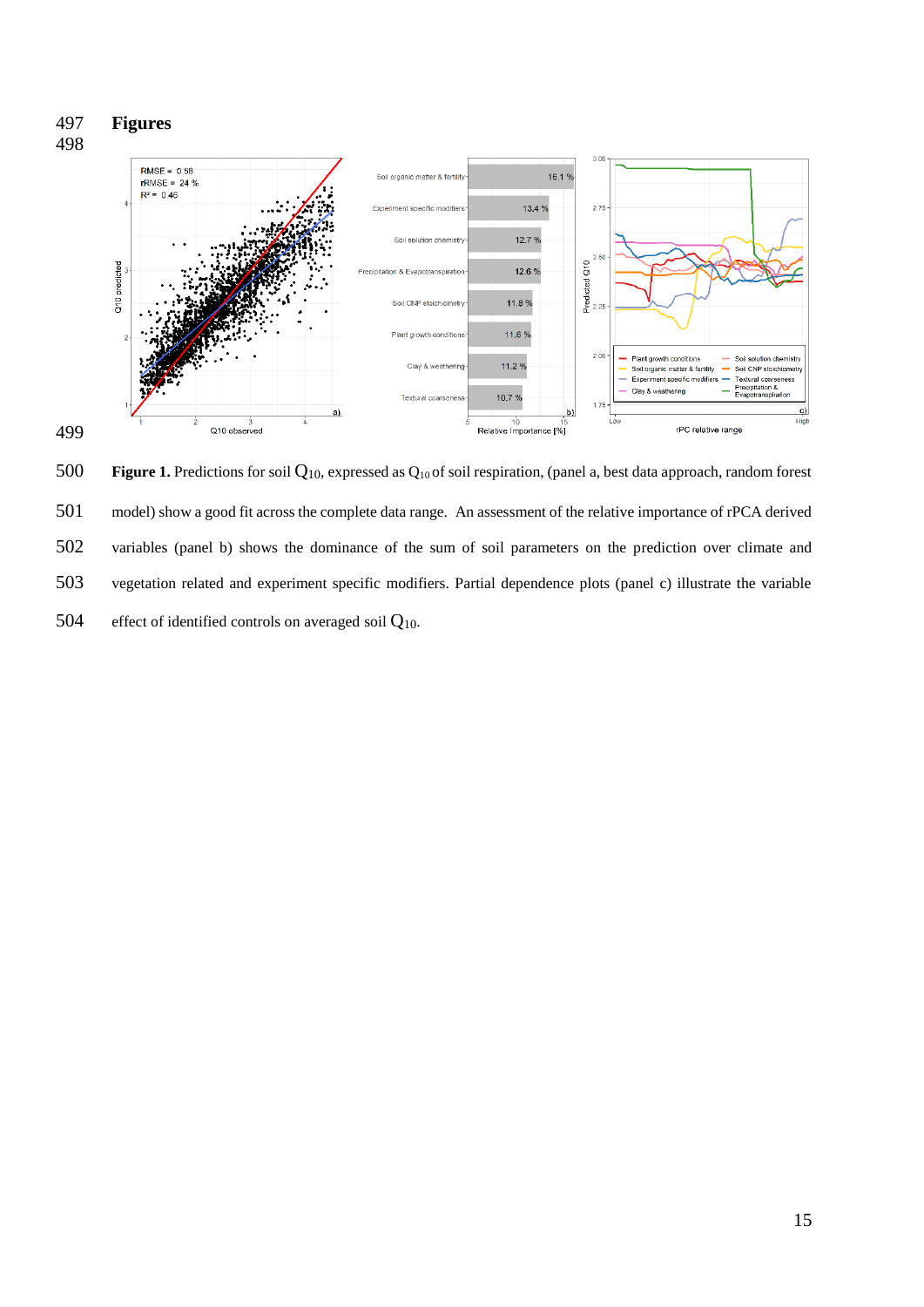





 **Figure 2.** Map of the predicted average soil  $Q_{10}$  for terrestrial, non-desert environments (a), and the averaged latitudinal Q10-pathway for different major land-use types (b), aggregated at 0.25° latitudinal resolution, and the corresponding distribution of relative uncertainty (c & d) (see methods section "Global soil Q<sup>10</sup> mapping for details and uncertainty).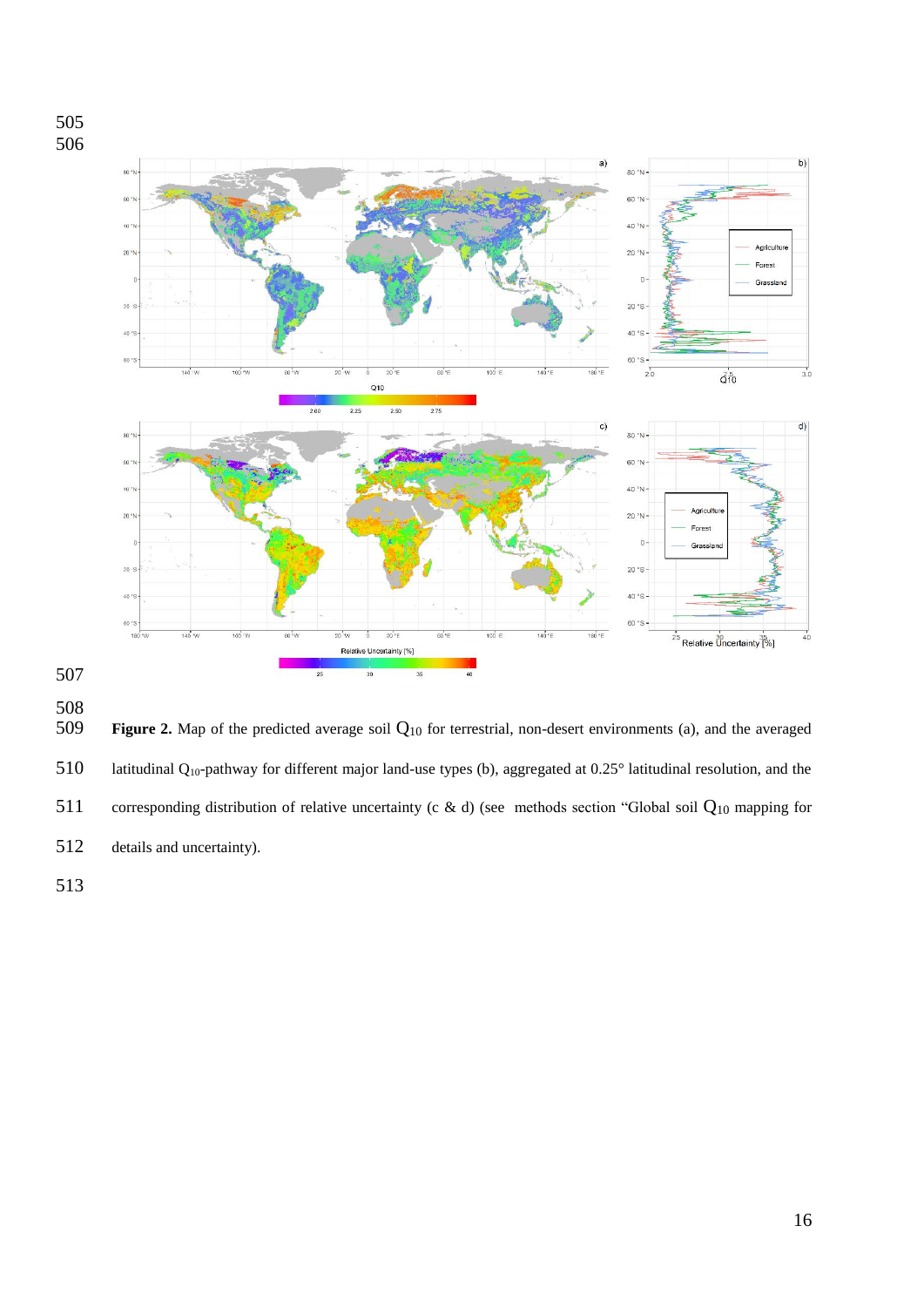### **Online only methods section**

**Statistical analysis. Basics.** Statistical analysis was performed in R<sup>59</sup> Version 3.4.1 with 516 additional packages (Table S8). For all statistical tests, a significant level of  $p < 0.05$  was used. A documented and annotated R code of all applied statistics as well as a database containing all input data.

 **Database assembly and pre-processing.** Global Q<sup>10</sup> data of soil basal respiration was 521 collected from existing scientific databases<sup>60</sup> and published laboratory and field studies (for a full overview of all included studies, see supplementary data file "Q10\_Database" and 523 "Q10 Database References"). The biggest part of soil  $Q_{10}$  values were taken from the Global 524 Database of Soil Respiration Data  $(SRDB)^{60}$ , together with information about the experiment temperatures. All compiled information from the database were counterchecked with the 526 reported values of the original reference and duplicate  $Q_{10}$  values for the same temperature ranges were removed to keep only the temperature range related to the original study. Furthermore, web-based search engines like Google Scholar, ResearchGate or Web of Science were examined with catchphrases like "(laboratory/field measured) temperature sensitivity of SOC decomposition" or "soil Q<sup>10</sup> (for laboratory/field experiments)" and added to our database. In total, data from 67 laboratory studies and from 493 field studies were compiled located between 68 °N to 43 °S and 176 °E to 156 °W (Fig. S1).

533 In our compiled database, soil  $Q_{10}$  data in these studies were taken from temperature ranges -5 534 - +50  $\degree$ C, conducted from 1971 to 2018 with incubation lengths of several days to more than three years. We constrained our study to observations of topsoil samples (weighted averages for 0-30cm soil depth) and excluded studies that targeted autotrophic soil respiration. Reported 537 Q<sub>10</sub> in these studies represent the average soil  $Q_{10}$  during the length of the experiment and are considered as soil basal respiration.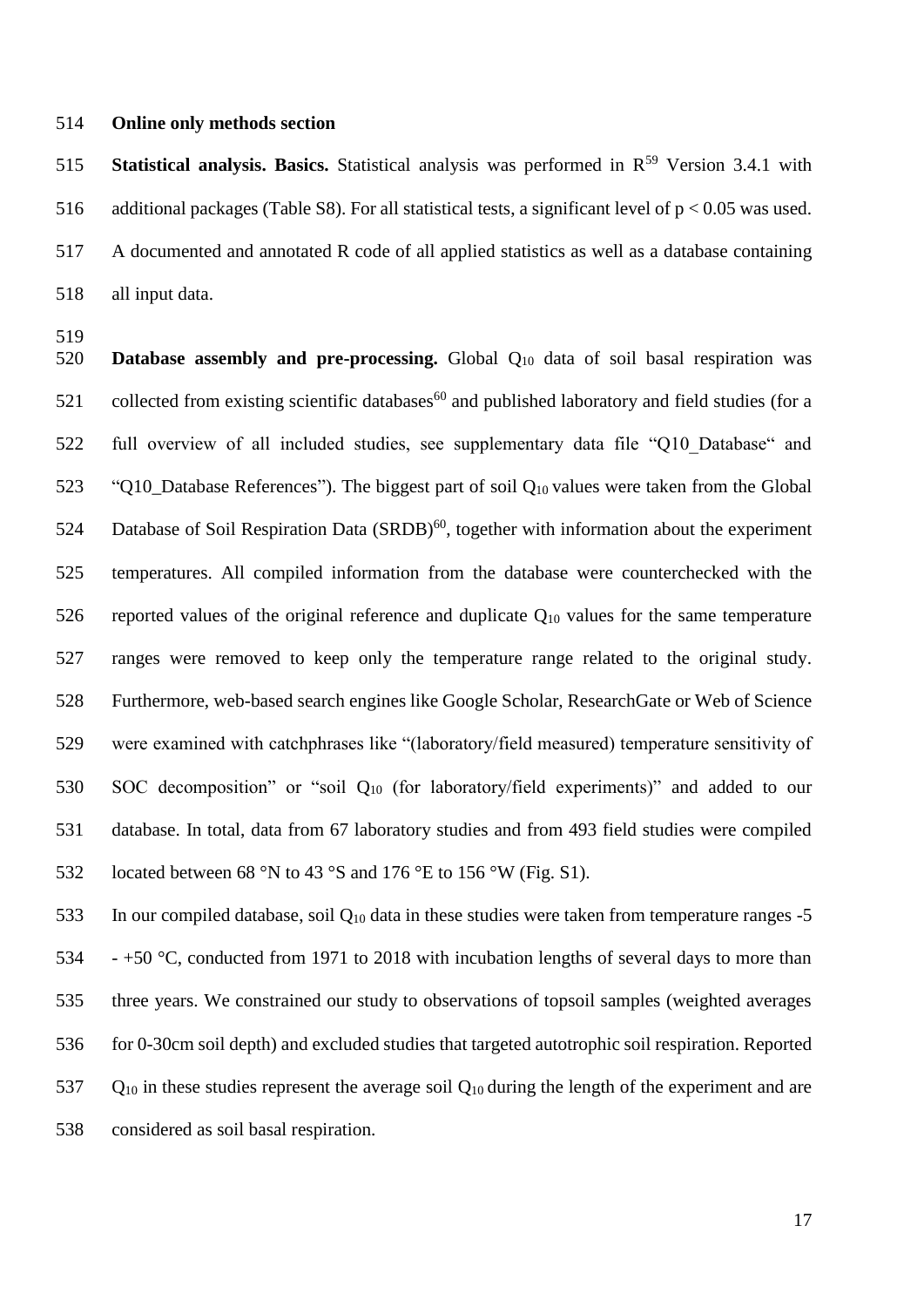The included soil Q<sup>10</sup> data was tested for fulfilling normal distribution using the Shapiro-Wilk 540 Normality Test<sup>61</sup> and for fulfilling homogeneity of variances with the Fligner-Killeen Test<sup>62</sup>. Comparability of soil Q<sup>10</sup> and to avoid introducing potential biases was tested in several ways. To identify experiment specific influencing factors (measures taken by the experimentalist, see 543 figure A2) we used one-way Analysis of Variances  $(ANOVA)^{63,64}$  and in case of significant 544 rejection of the statistical requirements for ANOVA, using the Kruskal-Wallis Test<sup>65</sup>, to test 545 for differences in soil  $Q_{10}$  between (i) lab and field studies, (ii) studies reporting explicitly heterotrophic respiration vs. mixed respiration where remnants of autotrophic respiration cannot be excluded, (iii) sequential vs. parallel warming of soils and (iv) explicit pre-treatments of the samples vs. non-treated samples. Results of this test indicated only minor differences between the above compared studies (Figure S2). Furthermore, we evaluate the effect size of the applied Kruskal-Wallis test pairs to show the strength of the analysed relationship of statistical significant differences between sub-groups of the database. We computed the effect  $size$  as follows<sup>66</sup>:

553 
$$
\eta^{2}(H) = (H - k + 1)/(n - k)
$$
 (1)

 where H is the test statistic, n is the number of observations and k is the number of groups in the model.

 The analyses revealed that among all pairs, only grouping by climate zone has a strong effect on Q10 differences between subgroups. Other pairings, including the division of lab vs. field derived Q10 did not show a significant effect size (Table S2). Additionally, we tested our model performance on a data-rich and environmentally diverse region (Continental Europe, Scandinavia and the British Isles) using the same independent predictor variables and model structures as for the global approach, but predicting SRRW with only subsets of the data: one 563 prediction where we use both field and lab data ( $n = 786$ ) combined, and one prediction each 564 where we used only lab ( $n = 237$ ) or field data ( $n = 549$ ). Our results (Figure S3) show that no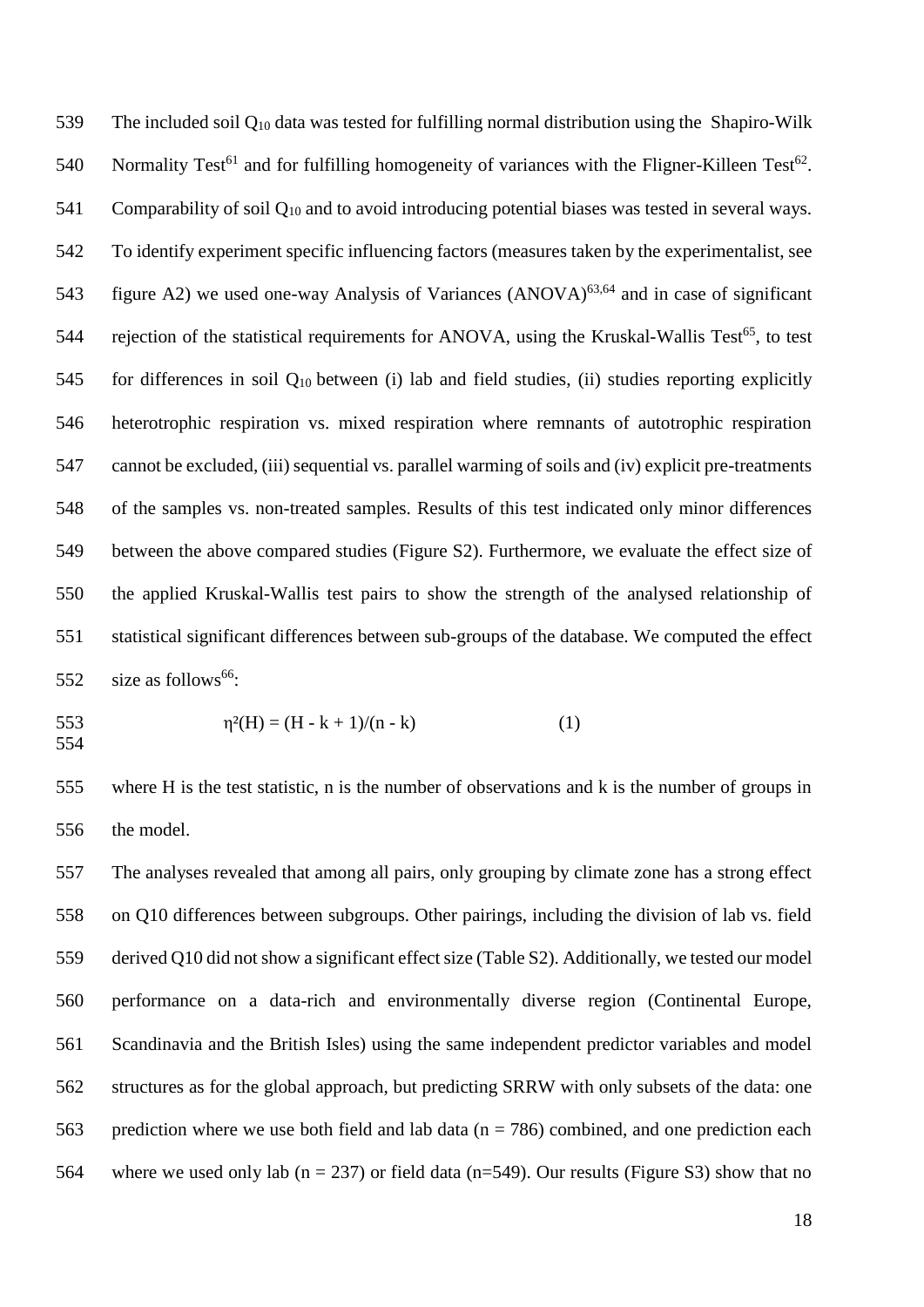difference in model performance or potential bias can be observed based on the origin of parts of our data. Hence, we continued with a unified dataset for all other analyses, but included these experiment specific criteria in our later modelling approach as a confining factor (see methods section "statistical analyses", results in tables S3-S5 and figure 1).

569 From the compiled  $Q_{10}$  data, values <1 and >4.5 were excluded from further analysis, as (i) we want to represent natural conditions that follow current paradigm, namely that soil basal 571 respiration increases with incubation temperatures<sup>27</sup> and (ii) that  $Q_{10} > 4.5$  are the result of the 572 decomposition of large amounts of poorly decomposed, isolated organic matter (litter, roots<sup>67</sup>) in litter layers or de-frosting former permafrost soils. Furthermore, including these values 574 would lead to inaccuracy in calculation with exponential equations<sup>68</sup>. These criteria led to the exclusion of 8% of the compiled observations (262 observations), resulting in a total of 3413 observations remaining across all major land use (grassland, cropland, forest and wetland) for the boreal, temperate, subtropical and tropical climate zones of the northern and southern hemisphere used in this study (Figure S2).

 **Included independent variables.** To analyse the influence of soil properties, vegetation and 581 climate parameters on  $Q_{10}$ , five climatic and vegetation as well as eight soil parameters were selected as independent variables. These parameters were used for all further statistical analyses. Where available, we used high-resolution local data taken from the included studies directly, resulting in our "*best data*" dataset. Where local studies did not include all the desired independent variables, global datamaps and satellite remote sensing data were used to fill gaps 586 in climate and soil properties (Table S3). Note that values of  $pH < 3$  were replaced with a  $pH =$ 587 3, due to the fact that soils with a  $pH < 3$  do not occur in the ecosystems investigated in this 588 study<sup>69</sup> and are an artefact created during the assembly of the original dataset (best data approach: 9 datapoints replaced; generalized data approach: 0 datapoints replaced). Note that these global datamaps of independent controls show variable spatial resolutions ranging from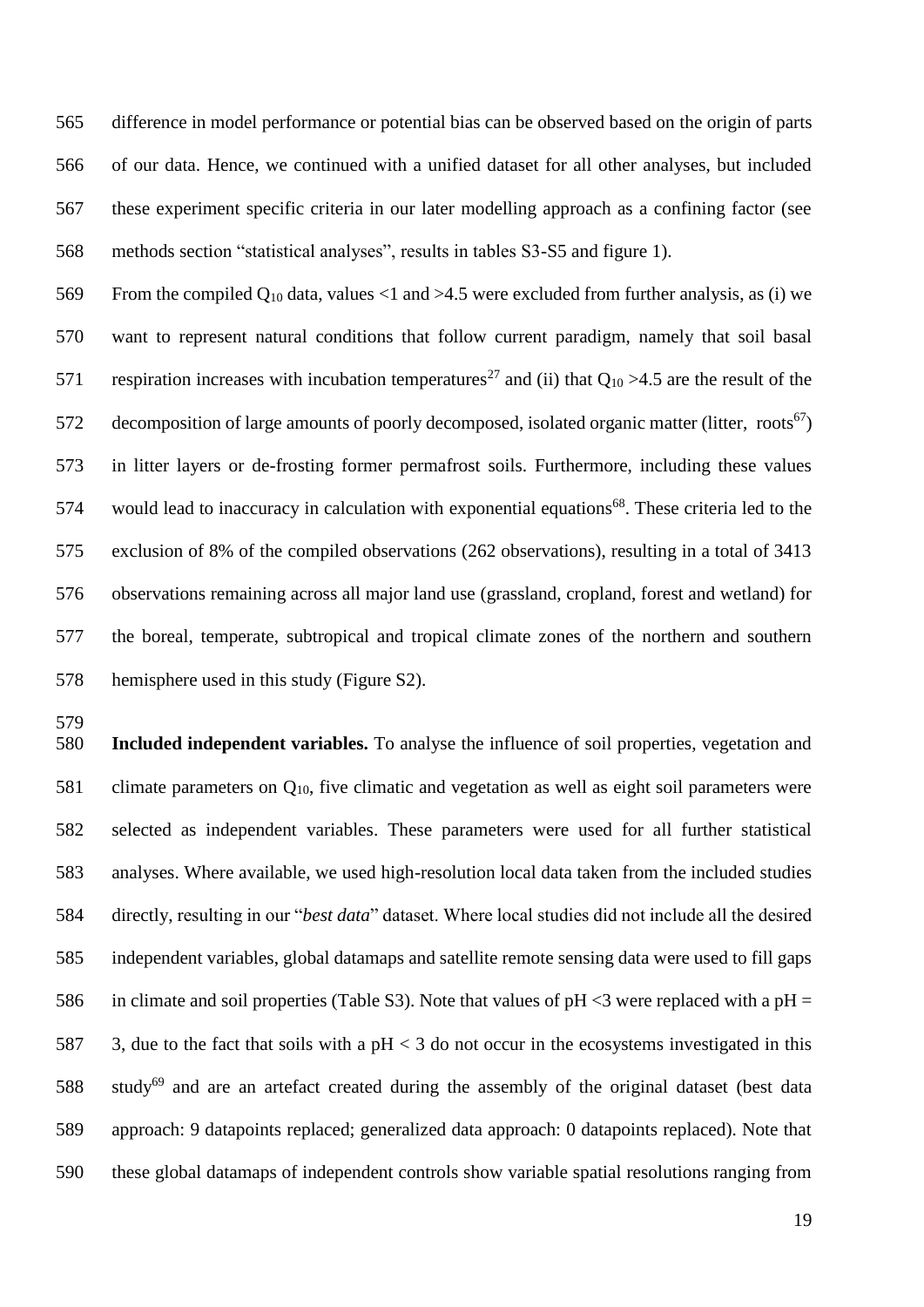250m - 0.5° and represent averages over 1-30 years (see Table S1 for details). To assess the potential impact of spatially highly variable data in our analyses, we used the data in the highest available resolution and did not transformed the data to match resolutions. In addition, to represent potential controls that result from the interaction of soil parameters with climate and vegetation, a series of interaction terms were included. Organic carbon/organic nitrogen/total 596 phosphorus ratios were included to represent effects of nutrient stoichiometry in soils<sup>70</sup>. Clay content/mean annual temperature ratios were included to represent soil weathering and changes 598 in mineral surface area<sup>71</sup>. Base saturation/clay content and potential cation exchange capacity (CEC)/clay content as well as base saturation/CEC ratios were used to assess mineral surface charge effects. Base saturation / pH ratios were used to assess soil acidity effects. Mean annual precipitation (MAP) / Potential evapotranspiration (PET) and PET/normalized vegetation index (NDVI) ratios were used to assess plant productivity as well as precipitation and 603 evapotranspiration related effects<sup>72</sup>.

 The resulting dataset of independent variables is not inclusive for all experimentally identified 605 controls (i.e. variability of microbial decomposers and their strategies are not included)<sup>73,74</sup>. However, key criteria for their selection in our modelling exercise was availability as global datasets to fill data gaps of the metadata of the included warming studies. Furthermore, all included variables stand in a causal relationship for controlling biological processes and C cycling between soils and atmosphere and vary across a large range of possible values (Table S1) that represent the majority of conditions in which biological processes take place in soils (i.e. very acidic, to very basic, very low and very high temperatures, etc.). This compilation of empirical data was selected to bridge a crucial gap from experimental finding to implementation of soil processes into earth system models.

 **Statistical analysis. Rotated principal component analysis.** To increase the identifiability of larger groups of controls and to reduce the number of independent variables that are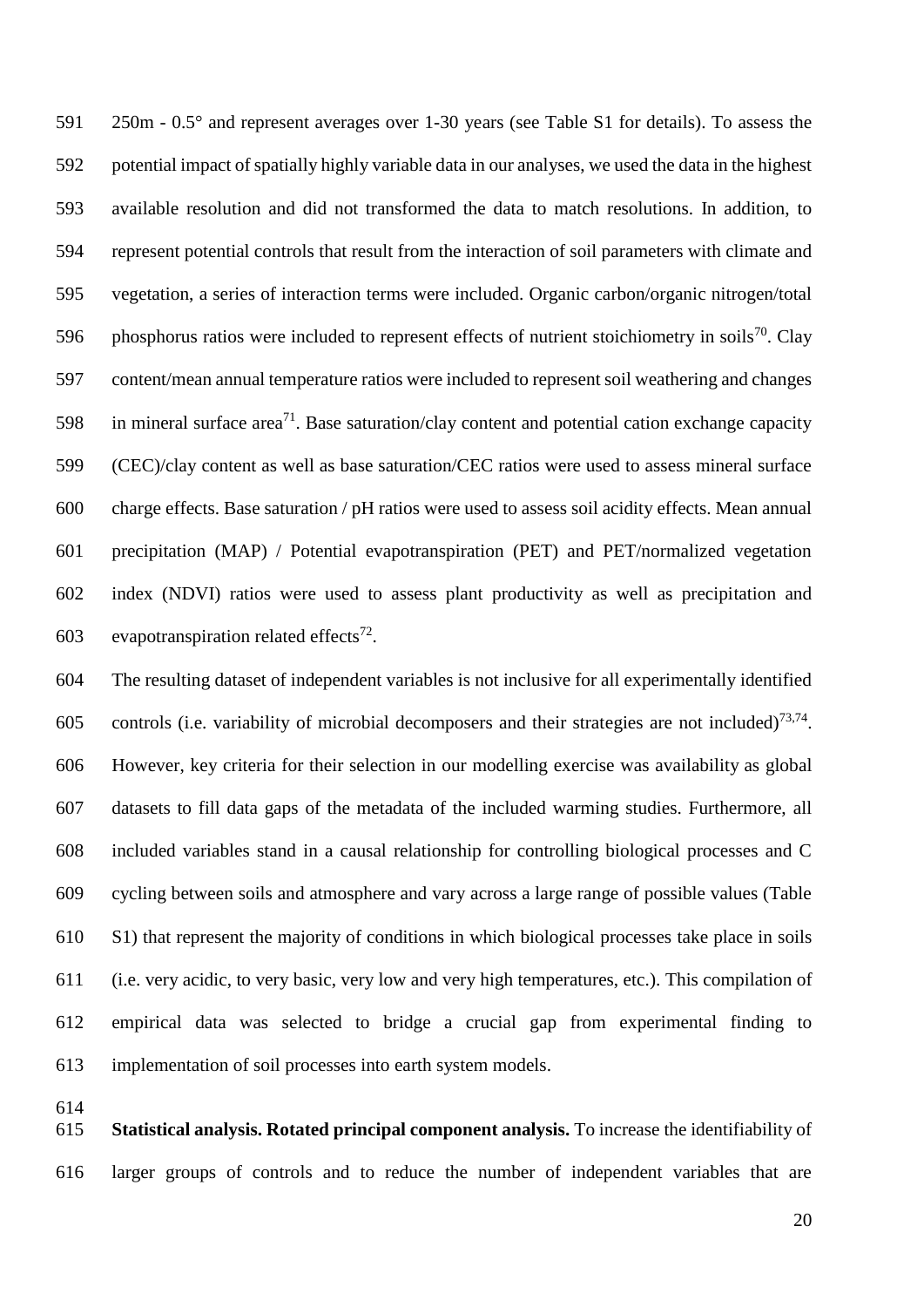autocorrelated, we used rotated principal component analysis (rPCA), performed for both our *best data* model building (Table S3) as for our *generalized data* approach (Table S4) and interpreted the loading of each principal component according to their underlying relevance as a controlling factor for SRRW. To minimize multicollinearity effects, the Variance Inflation Factor (VIF) was estimated for all independent predictor variables and maximal VIF was eliminated until all independent variables possessed a VIF < 5. As rotation method and to minimize multicollinearity, variance maximizing (VARIMAX) was used. The selection of an optimal number of principal components was done on the basis of the Kaiser-Guttman rule and 625 limited to principal components with an Eigenvalue  $> 1$ . This resulted in 8 rotated principal components (rPC), identifying the eight most important groups of explaining variables for SRRW (Table S3).

 **Statistical analysis. Predictive modelling.** To build and identify the best model for predicting soil Q10 and using the results of the rPCA analyses, regression modelling was conducted including four different linear and four different non-linear regression types. Linear regression 632 included models without (LM) and with (LEAPS) stepwise selection<sup>75</sup> as well as models such 633 as least angle regression (LARS)<sup>76</sup> and Elastic Net (ENET)<sup>77</sup> that use a penalizing term to the 634 regression coefficients of those variables with minor influence on the prediction<sup>78</sup>. Non-linear regressions included the tree- and rule-based (=representing the path of partitioned 636 regression(s) by using distinct if-then rules to create prediction models)<sup>77</sup> models random forest 637 (RF)<sup>79</sup> and boosted tree model (BOOSTED)<sup>80</sup>, as well as model bagged tree (BAGGED)<sup>81</sup> and 638 cubist (CUBIST)<sup>82</sup>. All models, except for the LM linear regression and the BAGGED model, have built-in feature selection procedures and were tuned individually, to increase the accuracy 640 and control the complexity of the models<sup>78</sup>. As part of the tuning process, the following steps have been taken: LEAPS models were trained for the maximal number of variables. For penalizing models, penalty terms for feature reduction (i.e. lowering the effect of less important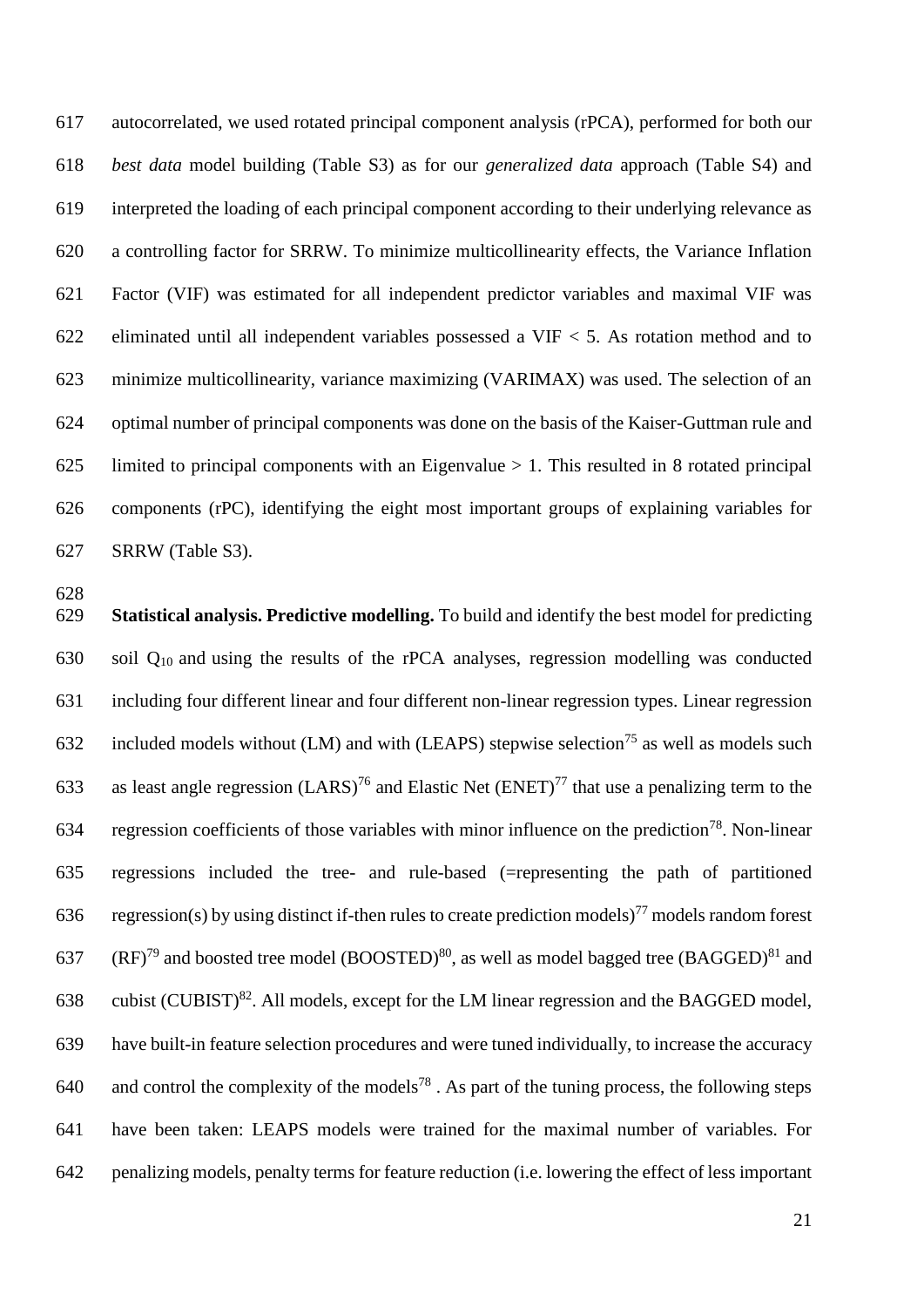variables on the final linear equation) varied between 0 and 0.1 in 0.01 steps. The RF models were constrained by setting the maximum number of allowed trees to 1000. The number of 645 included predictors were set to the maximum number of possible predictors divided by three<sup>83</sup>. BOOSTED were trained with a minimum of 10 to a maximum of 100 trees with 1-7 nodes, a shrinkage factor of 0.01 or 0.1 and a maximum size of 5. To train the CUBIST models, 1-9 by 2 neighbours and 1, 5, 10, 50, 75 and 100 communities were used. For all models, Monte-649 Carlo-cross-validation<sup>84</sup>, with 100 repeated data resamples and a ratio of 80 % training to 20 % validation data were used to assess the uncertainty of model structures and prevent over- fitting. Root mean square error of cross-validation (RMSE) and R² were estimated for all tuned models and used to analyze the residual variance and accuracy of the models<sup>85</sup> and as a criterion for ranking model performance (Table S5). For an easier interpretation of the uncertainty of estimated SRRW, relative root means square error (rRMSE) was estimated by dividing the 655 absolute error by the global mean of  $Q_{10}$ . Random Forest regressions resulted in the best model 656 performance within one-standard error of minimal  $RMSE^{86}$  and were used for all further analyses of variable importance. Furthermore, residual plots for the global best model (Figure 4S) and the three data-rich examples of continental Europe (Figure S3) were created. All residual plots show random patterns, indicating a good fit of the used random forest models for the global and the European models.

 **Statistical analysis. Assessing variable importance.** To estimate the influence of the 663 identified rPC variables for predicting  $Q_{10}$ , we assessed variable importance using permutation variable importance measurements (PVIM) through the variable importance tool implemented 665 in R caret package<sup>87</sup> for the model with the highest accuracy and prediction quality (Random Forest RF). Briefly, to assess the error of prediction in the model, the PVIM method calculates 667 the mean square error for every given regression tree with out-of-bag estimates<sup>79,88</sup>. The resulting measure of variable importance of RF models represents the influence of the predictor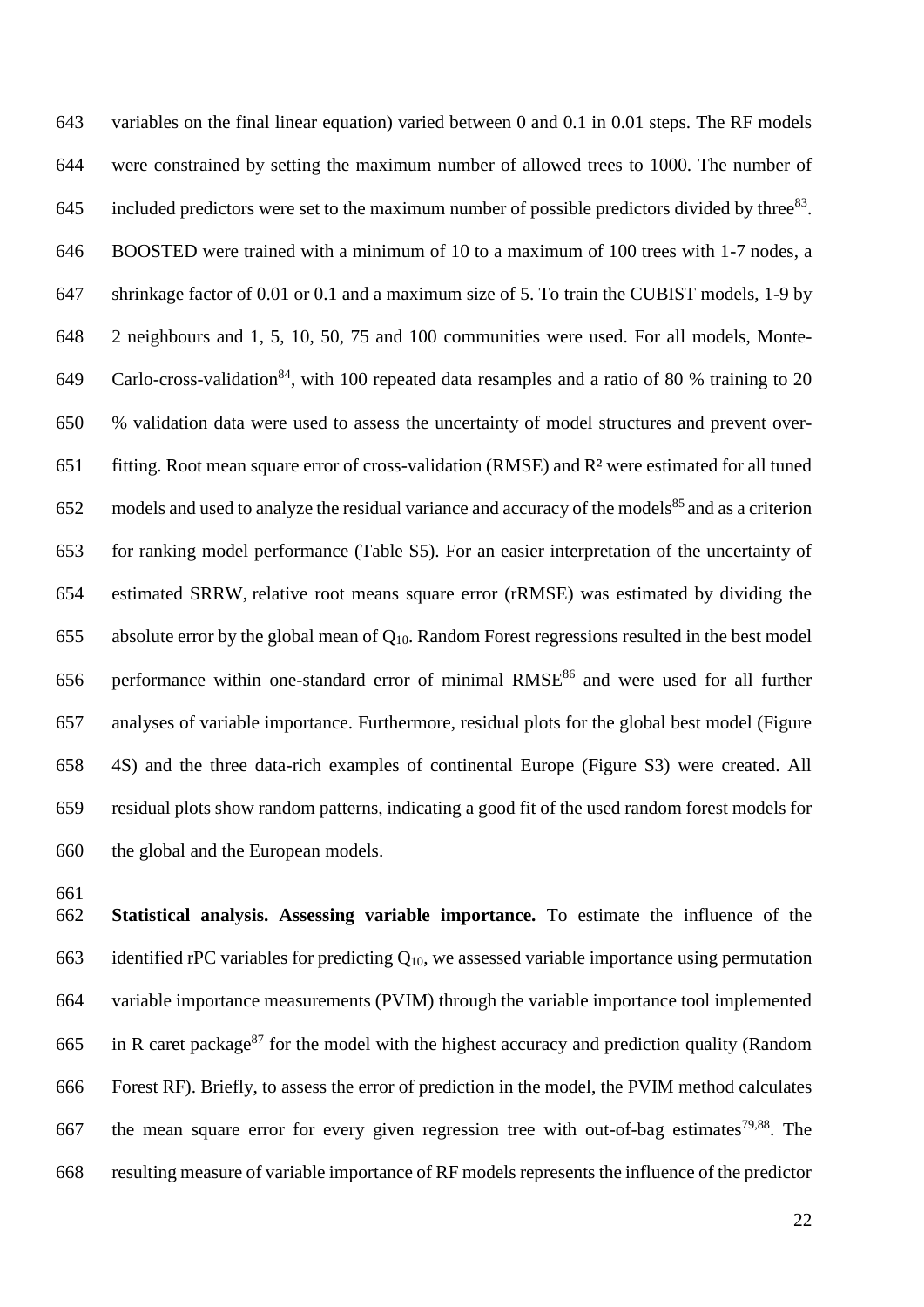669 variables on the model results<sup>89</sup>. For better comparability all independent controls in our models<sup>90</sup>, the included independent rPC control variables were normalized on a scale of 0-100% to represent relative importance for the model outcome.

 **Statistical analysis. Partial dependency of controls.** Partial dependence analyses using the R 674 package pdp<sup>91</sup> were used to test effects between predicted  $Q_{10}$  and independent controls across the whole range of possible values that were included in the RF modeling. Briefly, the method results in a statement about the global relationship of an independent variable to the predicted across the whole range of all potential values by removing and averaging out the effect of other 678 independent controls and isolating the effect of the targeted independent variable(s)<sup>80</sup>. In contrast to the assessment of the relative importance of an independent variable overall, partial dependence analyses and their visual representations (partial dependence plots, PDP**)** can illustrate the average marginal effect of one or more independent variables on the predicted 682 outcome of a machine learning model<sup>80</sup> across a specific range of values. For example, a PDPs can show whether the relationship between the predicted variable and an independent control 684 is linear, monotonic or complex<sup>92</sup>. The shape and knickpoints of the PDP curve can then be used to interpret and identify areas where an independent has a particular strong and direct effect on the predicted, and where its control is rather indirect, for example through influencing other independent variables. For simpler interpretation of the PDPs x-axis from low to high, the curves of rPCs with dominant negative loading (best data approach: rPC1, rPC7; Table S3) were reversed.

 As an example in our study, PDPs illustrate that precipitation and evapotranspiration has a 691 weak effect and control on  $Q_{10}$  at lower ranges, but a stronger effect at higher ones (Figures 1c). As the loading of our rPC variable "precipitation and evapotranspiration" is not mixed with other controls (Table S3, S4), the PDP allows a direct interpretation of the variable's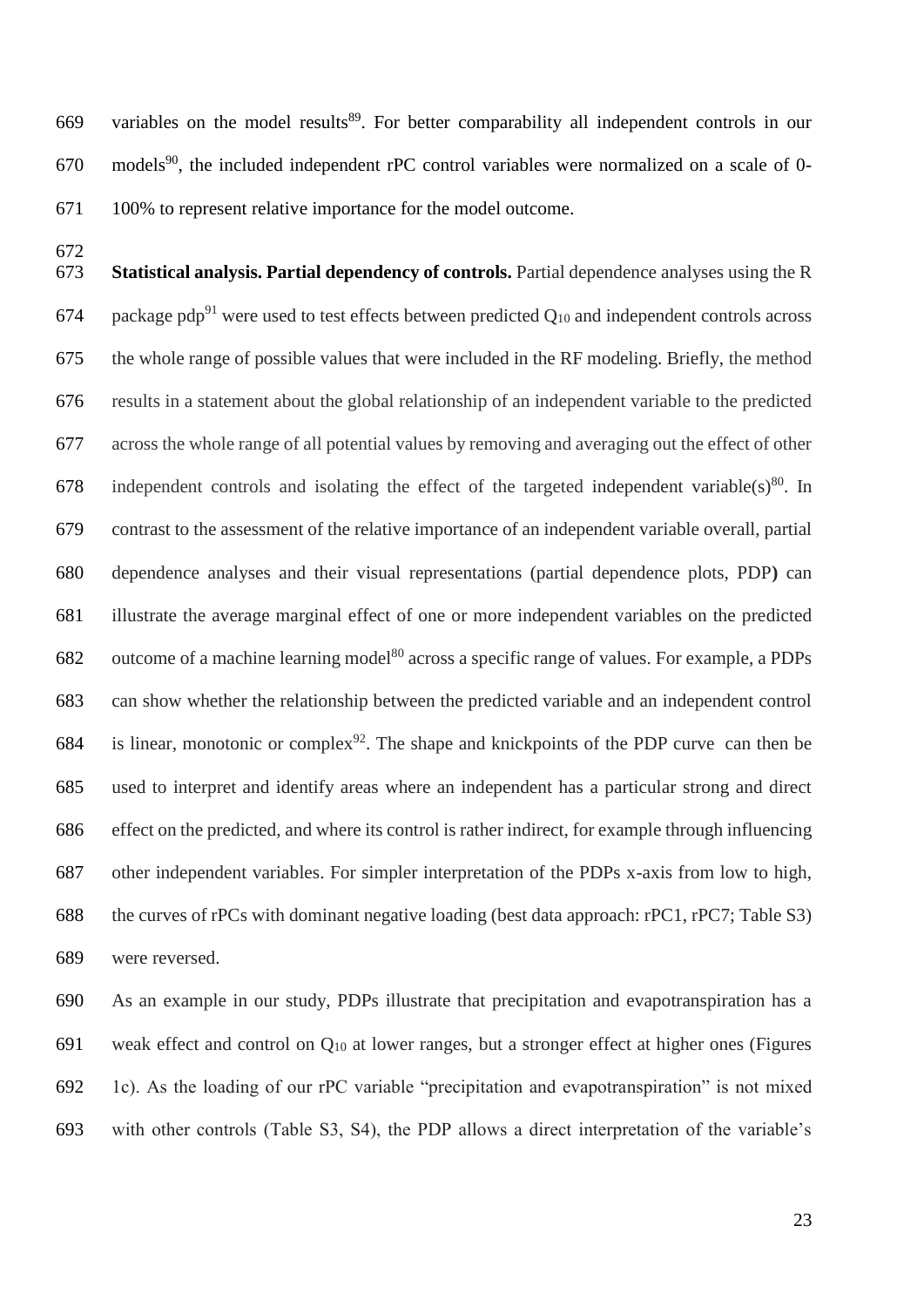694 value. In contrast, temperature has a complex relationship to the predicted soil  $Q_{10}$ , mostly through affecting plant growth conditions, experimental setup and weathering.

 **Statistical analysis. Global soil Q<sup>10</sup> mapping.** A map of the global distribution of soil Q10, 698 expressed as  $Q_{10}$  of soil basal respiration and a corresponding map of the relative uncertainty of prediction (Figure 2) was derived using our *best data* rPCA structure and scores (Table S4) and a RF model with the included global climate, vegetation and soil datasets (Table S1) that we used to build our *generalized data* model of soil Q10. Using the datasets of the *generalized data approach,* we calculated factor maps based on the primary input variables for our *8* rPC scores for each according raster cell before using them to calculate a spatial explicit map of global soil Q10. In consequence, the resulting map corresponds in quality to the results of our RF model results without experiment specific modifiers as explanatory variables (Table S7; R²  $706 = 0.42$ , RMSE 0.61). For this mapping exercise at a global scale, input variables were run at a 0.5° resolution and later aggregated at 0.25° latitudinal resolution to derive a mean Q10 value separately for major land use systems at the respective latitude. Land use was derived using the 2015 ESA CCI-LC<sup>93</sup> land cover maps (300m original resolution) and summarized to agriculture, forest and grassland systems. We excluded those areas from our prediction where (i) data in any of the required predictors was missing, (ii) land use was different to the aggregated land use systems listed above or (iii) areas where located in climate zones which were not targeted by our model (polar and non-polar (semi-) deserts). Predictors that were available at a higher resolution were resampled using geostatistics to match a 0.5° resolution. The resulting map's averages shows significant differences for distinct USDA and WRB<sup>94</sup> soil orders across climate zones and land use systems (Table S9).To assess the uncertainty related to the creation of the map due to resampling of data and unexplained variability not captured 718 by the rPC scores we run the model also at a finer resolved  $1 \text{ km}^2$  grid or those areas where input variables were available at this higher resolution. This analysis revealed an overall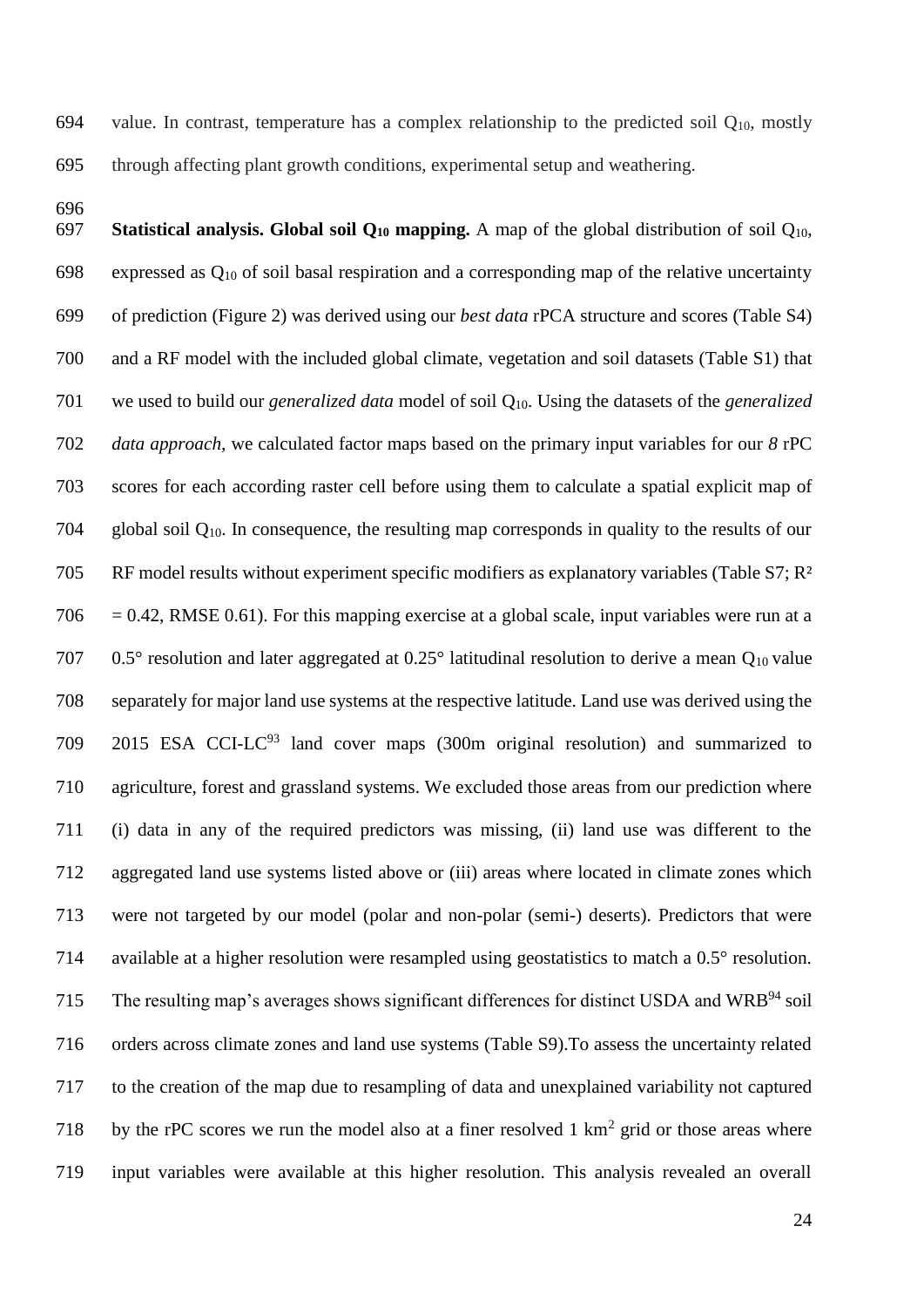720 uncertainty of our global soil  $Q_{10}$  map averaging at 27.4 +/- 10 %. The corresponding map of relative uncertainty of prediction was built by displaying standard deviation/divided by the mean of prediction based on the results of our final random-forest model with standard deviation related to the range of possible predictions based on the build-up of the used decision tree after 500 model runs.

**Caveats**

# *The "real" controls and the influence of experimental modifications*

 The identification of variables for regression models, including their importance and dependency assessments, are highly dependent on the range in which the included variables can vary. In our global model design, we addressed this by including independent variables that vary across a large range of possible values in which biological processes take place and which represent the majority of conditions that can occur in soils (Table S1). To assess the validity of our interpretation and the robustness of our models, we repeated all statistical analyses that involve independent predictors by using data only derived from global datamaps, further referred to as the *generalized data* approach (Table S4 & Figure S3). An approach that excluded experiment specific modifiers (Table S7) generally yielded in less performance than 737 fully parameterized models, but differences were marginal ( $R^2 = 0.03 - 0.42$ ; RMSE 0.61 - 0.79). Together with our analyses of potential biases in the database that yielded negative results (Figure S2) this suggests that experimental and climatic conditions, if made comparable across larger gradients, do not exceed the control of soil variables on soil Q10.

*Spatial autocorrelation*

743 Building our predictive models of soil  $Q_{10}$  (Figures 1a 3Sa), we tested for and quantified spatial 744 autocorrelation of modelled residuals using Moran I test<sup>95</sup>. Results indicated only a minor 745 influence of spatial autocorrelation for all linear models (Moran I = ca. 0.3 for all models).